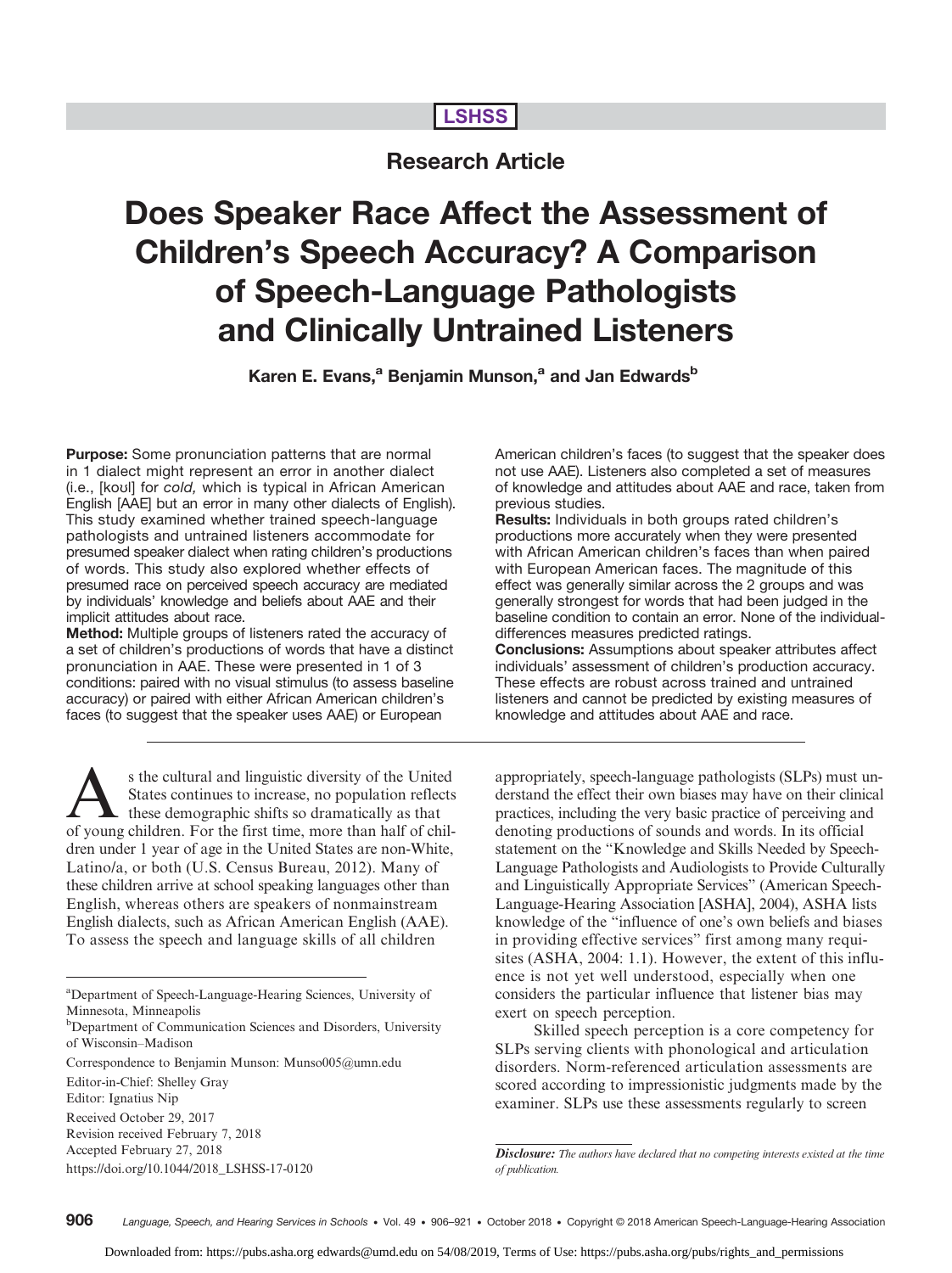for and diagnose speech sound disorders in children and to determine eligibility for clinical services. If conscious or unconscious listener biases affect even a fraction of test items, the results of the test could change. This in turn could have consequences for determining whether a child has an impairment and is eligible for clinical services and for the selection of specific sounds or contrasts to treat.

Speech perception is a highly complex skill, characterized by the fundamental lack of invariance between the acoustic forms of speech and the perceptual labels that listeners apply (Perkall & Klatt, 1986). Part of the complexity of speech perception comes from the many sources of information that individuals rely on when making an association between an acoustic signal and the message being communicated (Kleinschmidt & Jaeger, 2015). This includes "bottom-up" information about the acoustic structure of the message, such as the association of an interval of highfrequency aperiodic noise with the phoneme /s/. There is also "top-down" information, such as the knowledge that the peak frequency for /s/ is lower when it precedes a sound made with lip rounding than when it does not. This top-down knowledge helps listeners calibrate their expectations, so that an interval of frication that might be labeled as /s/ in a rounding context might be labeled as the phonetically similar sound /ʃ/ in a nonrounding context. This example is but one of many. Research has documented that there are myriad ways that listeners overcome the invariance problem to disambiguate acoustic information and establish a steady percept. These include implicit knowledge of coarticulation (Lindblom, 1990), the effects of speaking rate (e.g., Miller, 1981), and emotional tone of voice (Nygaard & Lunders, 2002).

One major advance in speech perception research in the past 20 years is the finding that listeners' expectations about socially meaningful linguistic variation constrain speech perception. One illustration of this is the finding that a sound intermediate between /s/ and /ʃ/ can be perceived as either more /s/-like or more /ʃ/-like depending on whether the talker believes it to have been produced by a man or by a woman (Strand & Johnson, 1996). This finding has been replicated for a variety of social variables and a variety of speech sounds. These findings invite a systematic investigation of whether inferences about speakers influence the way that children's speech is perceived. The broader goal is to understand whether such influences, if any, affect the assessment of children's speech clinically. This work is consistent with decades of research on the effect of visual information on speech perception. The classic McGurk effect (McGurk & MacDonald, 1976) demonstrates that the articulatory gestures a listener sees will alter what phoneme he or she perceives, even given prior knowledge of the stimulus (Walker, Bruce, & O'Malley, 1995).

Characteristics of the talker also interact with perception in both bottom-up and top-down directions. In the former case, listeners often form assumptions about an individual on the basis of speech patterns, such as when one infers a person's gender and approximate age over the phone. In the latter situation, known or assumed information about the talker leads to shifts or corrections in

perception. This is illustrated by an adult's ability to understand young children with developmental phonological errors (e.g., substitution of /w/ for /r/ as in /wæb t/ for rabbit). A growing body of research has examined these relationships with respect to various indexical characteristics of the talker, including age, gender, race, and region of origin, among others. For example, Munson, Edwards, Schellinger, Beckman, and Meyer (2010) found effects of presumed age upon perception in investigations of child speech. In that study, adult listeners rated the accuracy of productions of /s/ ranging from correct /s/ to misarticulated /θ/. When the listeners believed that the children were older, they rated productions of /θ/ as more accurate than if they believed the speakers were younger.

Speech perception also intersects with stereotypes related to social and cultural variation in various ways. Niedzielski (1999) asked residents of Detroit to match from a selection the vowels they perceived in the speech of another Detroit resident, whom they were led to believe was either from Detroit or from Canada. The speaker's dialect, typical of middle-class residents of Detroit, included the raised-diphthong vowels seen in the Northern Cities Chain Shift dialect. Listeners who believed that the speaker was Canadian correctly identified the raised-diphthong vowels, but listeners who believed that the speaker was a fellow Detroiter perceived the diphthongs as falling closer to mainstream American English (MAE) unraised forms. These findings support the notion that social information invokes expectations that, in turn, affect speech perception. Furthermore, the fact that Detroit residents perceived the speech of a member of their community as closer to standard than that of an outsider suggests that attitudes about nonstandard dialects also affect perception. Similar findings on cross-dialect speech perception are presented by Hay, Nolan, and Drager (2006), who examined how speaker age, sex, and socioeconomic status (SES) affect the perception of vowels in New Zealand English.

Knowledge or assumptions about a speaker's race or ethnicity and related listener attitudes about this also come to bear on the listener's perceptions. Participants in Rubin (1992) rated the speech of the same native speaker of American English as sounding more "foreign" or nonstandard when it was paired with an Asian face than when it was paired with a European American face. More recently, Staum Casasanto (2008) designed a response time task to investigate how listeners use presumed race and knowledge of social dialects to disambiguate sentences. Staum Casasanto focused on the perception of AAE, a dialect of English observed throughout the United States and one that historically has been subject to significant controversy (e.g., Lakoff, 2000). AAE is a distinct dialect of English characterized by phonological, morphological, and syntactic differences from "standard" or "mainstream" American English, although it shares many features with varieties of English spoken by European Americans in the southern United States (see, e.g., Rickford & Rickford, 2000, for a review). Although African Americans have historically been the chief group of AAE speakers, they are not the only speakers of this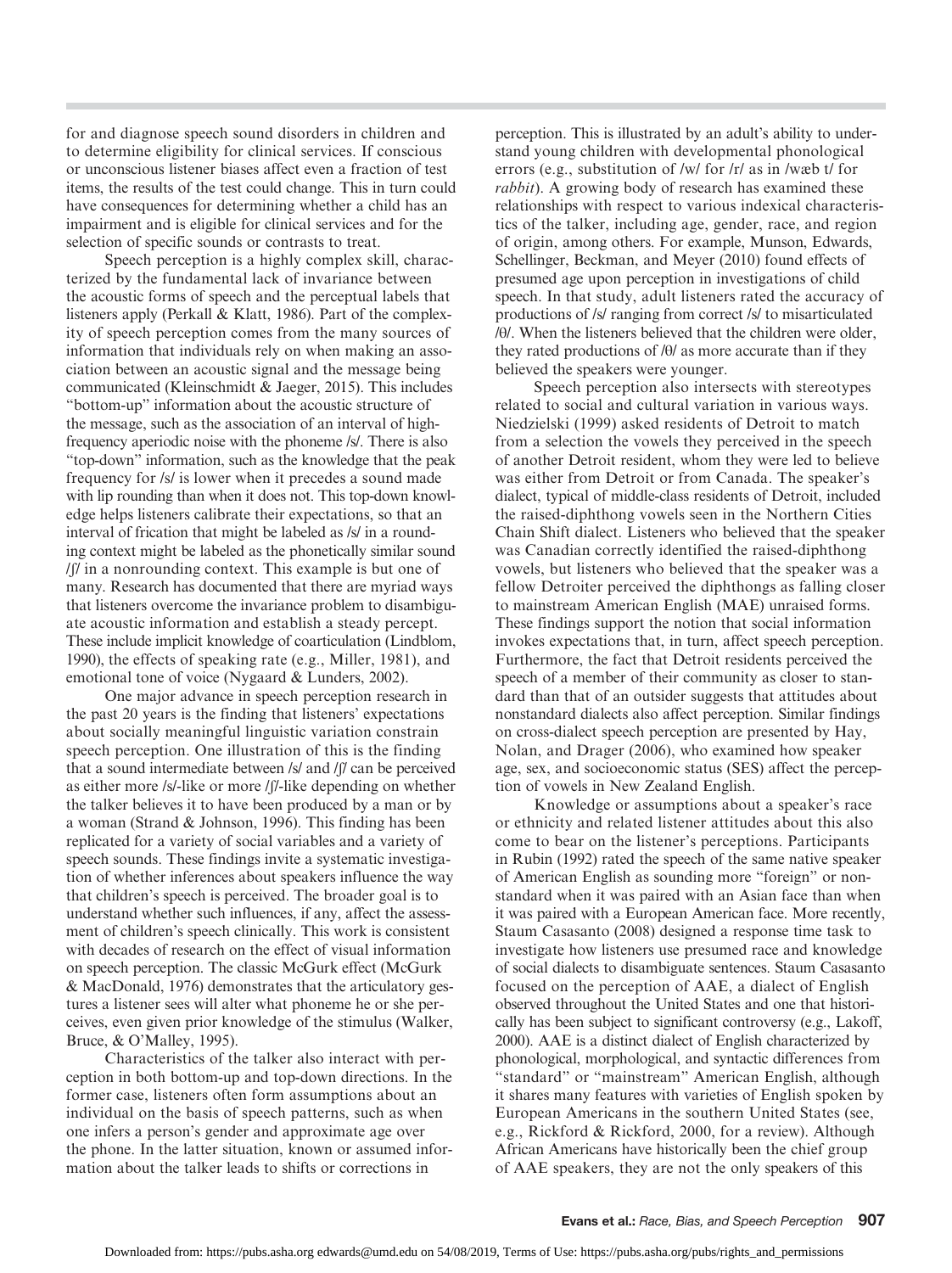dialect; conversely, not all African Americans speak AAE. This leads to a complex relationship between individuals' attitudes toward race and their attitudes toward AAE. According to the U.S. Department of Education (2001), African American students are consistently overrepresented on special education caseloads, so the issue of adults' perception of AAE in children is critical.

Although there has not yet been a large-scale study of AAE using population-based sampling, results from smaller scale studies have led to catalogs of these distinctive features. Thomas (2007) provides a review of phonological features of AAE. These include the glottalization of final /t/, the reduction of final consonant clusters, and the vocalization or deletion of final /l/. AAE also has many distinctive morphosyntactic features, such as the nonuse of /s/ to mark regular third-person singular morphology in verbs or the possessive form of nouns. Some of these features are very salient to speakers of English, even being encoded in nonstandard spellings of words or folk-linguistic descriptions of AAE (i.e., the spelling of sho' for sure, presumably reflecting the AAE nonrhotic pronunciation [ʃo]).

Previous studies have provided mixed findings regarding the extent to which listeners can identify whether a speaker is African American from phonetic cues alone. Thomas and Reaser (2004) reviewed studies on this topic. They report some studies that showed good identification of race when relatively long stretches of speech are used. One recent study illustrating this is presented by Gaither, Cohen-Goldberg, Gidney, and Maddox (2015), who found that biracial speakers' race was perceived differently in audio-only samples collected in two conditions, one in which a White identity was primed and one in which a Black identity was primed. These ratings were made from 10- to 20-s stretches of speech whose content was not expected to cue racial identity. In contrast, the evidence that listeners can perceive race from single-word productions is weak. Lass, Tecca, Mancuso, and Black (1979) found that speakers' ethnicity was guessed accurately only 55% of the time when single-word stimuli were used.

Staum Casasanto (2008) studied the effect of race on the perception of final /st/ clusters. Where speaker of MAE dialects fully produce final /st/ clusters, speakers of AAE might produce a singleton /s/. This may lead to the neutralization of lexical contrasts, such that mass would be indistinguishable from *mast* when produced by a speaker of AAE but not by one of MAE. Staum Casasanto presented listeners with words embedded in a phrase, such as "The [mæs] probably lasted..." in which the stimulus could be either "mass" or "mast" depending on the following phase. The carrier phrases were paired with pictures of either African Americans or European Americans. Afterward, listeners read a phrase that completed the sentence, and response time was measured as they judged whether or not the sentence made sense. Some completed sentences made sense if the stimulus word had a reduced final cluster, as in "The [mæs] probably lasted through the storm," whereas others made sense only without a reduced cluster, as in "The [mæs] probably lasted an hour on Sunday." Response times differed significantly depending on the race of the picture listeners saw and the word form that correctly completes the sentence. If listeners saw a European American face, they were quicker in responding to sentences with no necessary cluster reduction, whereas if they saw an African American face, they were faster in their responses to sentences where cluster reduction would be needed. This result also highlights the conflation of race with dialect in the minds of many listeners; seeing an African American face led listeners to associations with AAE, although not all African Americans speak that variety of English.

The current study is inspired by Staum Casasanto's work. It examines effects of speaker race on speech perception both by laypeople and by people with clinical training in speech-language pathology. The goal of this study was to investigate adults' judgments of the speech of children who speak AAE, including the effects of presumed speaker race, the differences between judgments of speech-language clinicians and lay listeners, and the influence of attitudes and beliefs on these effects. An audiovisual (AV) perception experiment was conducted in which clinicians and untrained listeners rated the accuracy of words spoken by children they believed to be either African American or European American. For the current study, the stimuli were speech samples from a large number of young AAEspeaking children of both sexes. These samples varied widely in articulatory accuracy and the presence of features that are characteristic of AAE production by children. They included four contrasts that are characteristic of AAE: vocalization of final /l/, omission of /d/ from final /ld/ clusters, omission of /s/ from plural forms, and glottalization or deletion of final /t/. On the basis of previous research, we predicted that, as a group, listeners would be more likely to rate productions with AAE-typical pronunciations as correct when they were paired with an African American child's face than when paired with a European American child's face. That is, we predicted that listeners would have implicit knowledge of AAE-related variation and that this would lead them to rate speech differently depending on the presumed race of the speaker. We also predicted that there would be considerable individual differences in the extent to which individual ratings differed across listeners. We predicted that there would be a bigger effect of presumed race on ratings by trained SLP, as these individuals have coursework that teaches the features of AAE. We also predicted that there would be a bigger effect in individuals with better knowledge of AAE, as assessed objectively, and more positive attitudes toward African Americans, measured through the Implicit Association Test (IAT; Greenwald, McGhee, & Schwartz, 1998) and through responses on a questionnaire.

## Method

### Overview

The study consisted of three parts: two speech-rating tasks, an implicit association task designed to measure implicit racial bias, and a multipart questionnaire designed to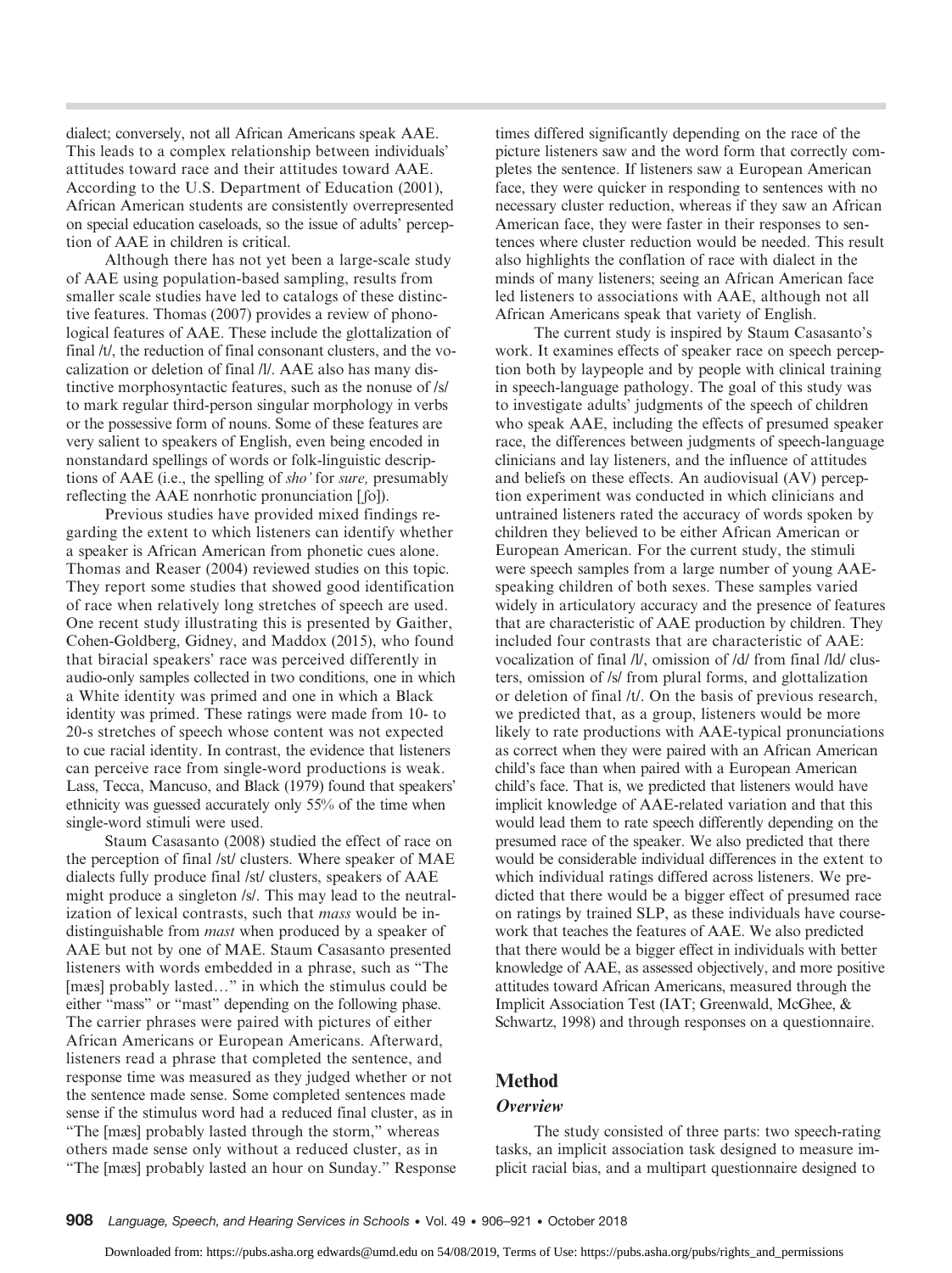assess knowledge and attitude toward nonmainstream dialects. In the first speech-rating task, listeners rated the accuracy of speech samples from children who speak AAE without any information about their race. This task (baseline rating task) was used to determine the baseline-perceived accuracy of each token without suggesting anything about the speaker's race. It was used as a finer grained and more ecologically valid measure of accuracy than is given by phonetic transcriptions, as it was based on the average judgments of a panel of listeners using a continuous rating scale (see Schellinger, Munson, & Edwards, 2017, for a discussion of the utility of panel ratings), rather than the transcriptions of a small number of highly trained listeners using a categorical rating system. Some of the phonetic variants examined in this study, such as the difference between a fully articulated final /l/ and a fully vocalized one, are intrinsically continuous, and are thus not captured well by phonetic transcriptions using a discrete symbol set. Moreover, there is ample phonetic evidence that there are developmentally meaningful phonetic differences among sounds that have been transcribed to be accurate (e.g., Holliday, Reidy, Beckman, & Edwards, 2015; Romeo, Hazan, & Pettinato, 2013). The perceptual ratings in the baseline task were intended to ameliorate that weakness.

In the second speech-rating task (AV rating task), a different group of participants rated these same tokens, paired with pictures of children who were either African American or European American and who the listeners were told had produced the speech they were hearing. This task was designed to assess the influence of perceived race on ratings of the accuracy of children's speech. In both tasks, participants rated the accuracy of the speech on a continuous visual analog scale (VAS). The listeners in the AV rating task also completed the IAT (Greenwald, McGhee, & Schwartz, 1998), previously created for investigations of racial attitudes. The AV rating task listeners also completed the multipart questionnaire, which was designed to elicit information pertaining to participants' knowledge of the features of AAE, their explicit attitudes about AAE and other issues related to dialects of English, and, for the trained listener group, information about their experience working with AAE-speaking clients. We examined whether the IAT and the questionnaire measures predicted the influence of race on ratings of children's speech accuracy.

### **Participants**

A total of 60 adults participated in this study. Twenty adults (all of whom were untrained, i.e., they had no formal education in speech-language pathology) completed the baseline speech-rating task. Forty adults (20 trained SLPs, 20 untrained listeners) participated in the AV speech-rating task. Participation was restricted to native monolingual English speakers over the age of 18 years with no history of speech, language, or hearing disorders (other than articulation errors affecting only a small number of sounds), on the basis of self-report. Second-language proficiency attained

after childhood was not a disqualifying factor. Recruitment materials described the experiment as a "speech perception study" and included no mention of race or AAE. Participants were compensated \$10 for their participation.

Twelve practicing pediatric SLPs (11 female, one male) and eight advanced graduate students (all female, in their last semester of study in speech-language pathology) from the Minneapolis–St. Paul area formed the trained listener group for the AV rating task. Seventeen out of 20 trained listeners self-identified as European American, one as Asian American, and two as "other." The mean age of the trained listeners was 31.79 years ( $SD = 10.90$ ), and the group reported a mean of 9.1 years of experience as  $SLPs$  ( $SD =$ 11.32). All of the trained listeners were either currently enrolled in or had graduated from a graduate program in speech-language pathology accredited by ASHA's Council on Academic Accreditation. Council on Academic Accreditation–accredited programs require students to document knowledge and skills related to speech-language pathology, including knowledge of dialect variation in speech. The advanced graduate students had taken a course with the second author in which AAE variation was discussed explicitly.

Two groups of 20 individuals were recruited from the University of Minnesota community to form the untrained listener groups for the baseline rating task and the AV rating task. Data were excluded from one additional participant in the AV rating task, who, after completing the study, reported that she had consistently reversed her answers during the speech-rating task. Thirty-five out of 40 untrained listeners self-identified as European American, one as African American, two as Asian American, and two as "other." The mean age of the untrained listeners was 22.60 years ( $SD = 5.83$ ). The two listener groups assigned to the baseline condition and those assigned to the AV condition did not differ in age or in gender composition.

## Speech-Rating Task

#### Stimuli

The speech samples for the speech-rating tasks were single-word productions that were collected at the University of Wisconsin–Madison as part of a study of children's perception of dialect variation. The results of that study can be found in Edwards et al. (2014). Speech samples were elicited from 109 African American children between the ages of 4 and 9 years. Most children in the sample were from low-SES households (on the basis of maternal education level and total family income). The presence of dialect features in the children's speech was identified through a 50-utterance language sample. The children used at least one AAE feature in those language samples, as described in Edwards et al. (2014), which also describes these children's performance on standardized language measures.

The single-word samples used here were separate from those samples. They were single-word productions collected as part of the familiarization phase of a word comprehension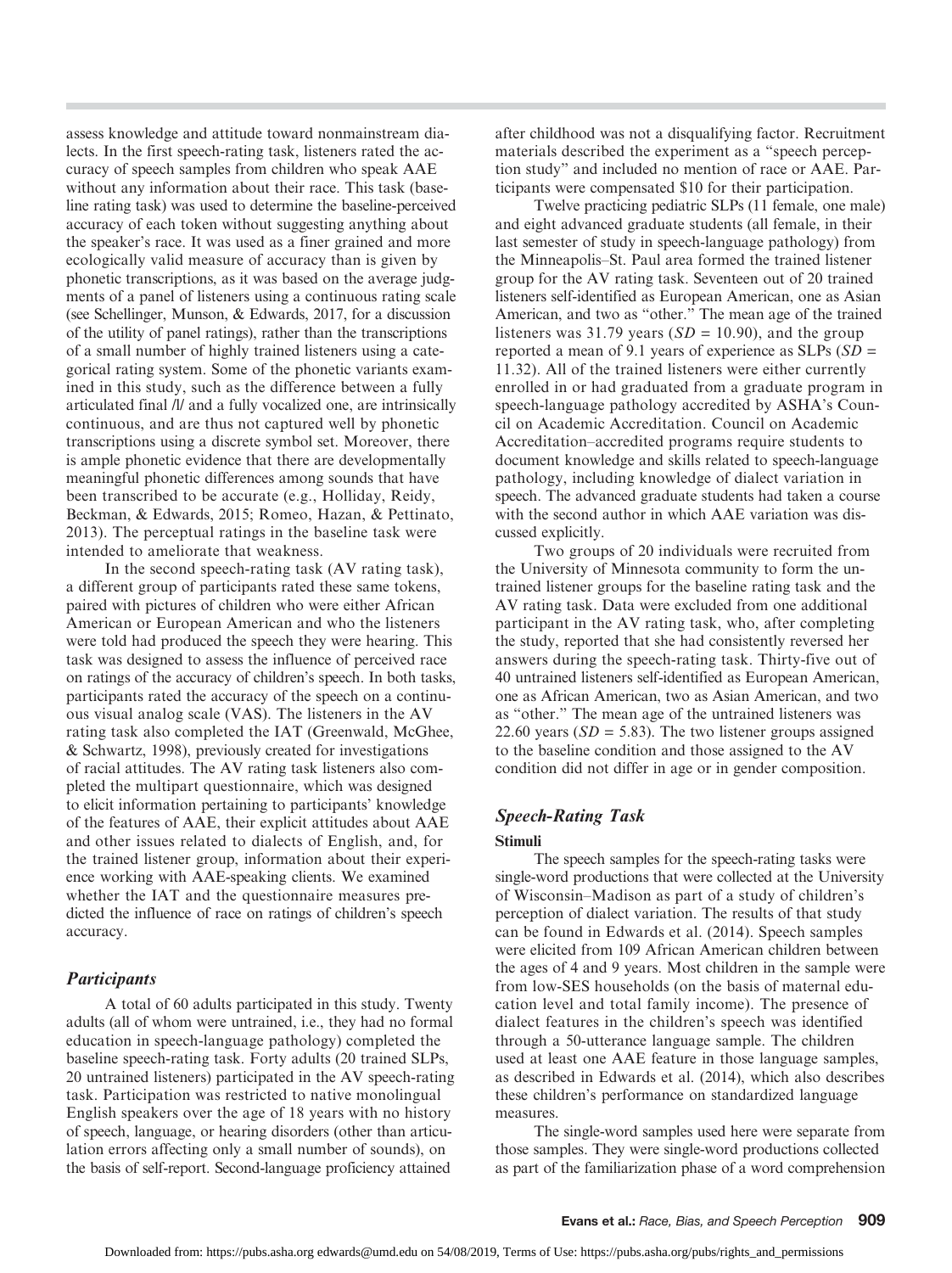experiment. The stimuli consisted of eight practice items and 18 pairs of pictureable words that would be familiar to the children: nine singular/plural pairs, such as hat/hats, and nine monomorphemic word pairs differing in the presence of a final consonant cluster, such as *goallgold*. A female speaker of AAE recorded each word embedded in the carrier phrase "Say [word], please." These recordings were paired with color photographs and presented to the children on a touch screen. Children's productions were audiorecorded.

From the 44 monosyllabic words elicited from the speakers, words with four different final consonant patterns were selected: two singletons (final /t/ as in *cat*; final /l/ as in coal) and two clusters (monomorphemic final /ld/ as in cold; bimorphemic final stop consonant plus plural morpheme /s/ as in cats). The final set of target items included 16 words, four with each of these four final consonant patterns, to include in this study (see Table 1).

Ten individual productions of each of the 16 target words were included in the speech-rating task, yielding 160 total stimulus items. The first author judged all of the tokens to be sufficiently noise-free to use in the experiment. All tokens chosen had no perceptible errors or distortions in the onset consonant(s) or the vowel. The final consonants or consonant clusters varied in how closely they resembled MAE-speaking adults' productions of the words. The first author selected stimuli whose final consonants/ consonant clusters she judged to vary from fully realized to fully reduced or deleted. Specifically, targets were chosen whose final consonants featured complete or partial cluster reduction (i.e., production of stop + plural /s/ words without /s/), deletion of the final stop consonant, or deletion or vocalization of the final /l/. Some of these variants are typical for AAE (i.e., the production of a stop + plural /s/ without the /s/; Poplack & Tagliamonte, 1994), and some are typical of AAE and other dialects (i.e., the vocalization of /l/ or the glottalization of final /t/, which occurs in many nonstandard regional varieties of American English, as well as in AAE) or casual speech styles (i.e., the production of /ld/ words as /l/; Thomas, 2007). In the remainder of this article, these productions are called inaccurate for consistency's sake. The reader is encouraged to keep in mind that they are inaccurate only from the standpoint of MAE production patterns. Each one of them is correct in its own dialect.

The first author's selection of stimuli was blind to an experienced phonetician's transcriptions of the words. On

Table 1. Target words used in the speech-rating task.

| Singleton codas |       | <b>Cluster codas</b> |                   |  |  |
|-----------------|-------|----------------------|-------------------|--|--|
| /t/             |       | /ld/                 | $/t$ + plural /s/ |  |  |
| bat             | bell  | bald                 | bats              |  |  |
| cat             | coal  | build                | books             |  |  |
| coat            | hole  | cold                 | hands             |  |  |
| hat             | wheel | gold                 | hats              |  |  |

average, 20% of the stimuli selected were transcribed as being produced with a fully absent final consonant. Speech samples from 96 of the 109 talkers were included in the final study, with either one or two words from each selected individual. The stimuli were peak normalized for amplitude across all items and presented to listeners at a comfortable listening level of approximately 70 dB.

In the AV rating task, each talker was paired with a photograph of either an African American or European American child of early elementary age. This was intended to suggest the talker's race to the listeners. The pictures came from an online stock photo subscription site [\(http://www.](http://www.superstock.com) [superstock.com\)](http://www.superstock.com) and from a collection of licensed images (Eyewire Images, 2002). Because perceived speaker age has been shown to affect listeners' judgments of speech accuracy (e.g., Drager, 2011; Munson et al., 2010), a pilot task was conducted where five respondents estimated the ages of the children in the photographs. No significant difference in perceived age was found between the African American and European American children in the photographs.

The gender of the child paired with the speakers was determined by the first author's judgment of the gender that listeners were likely to identify from that voice. For the 96 talkers, 52 were paired with pictures of girls (26 African American and 26 European American) and 44 with pictures of boys (22 African American and 22 European American). For those speakers from whom two productions were selected, the same picture was paired with both samples of the individual's speech. There were two versions of the AV speech-rating task, such that every speech sample paired with an African American child's face in the first version was paired with a European American child's face in the second and vice versa. Equal numbers of African American and European American children's pictures were paired with each of the four stimulus types (/l/, /t/, /ld/, stop + plural /s/). The same set of images appeared in both versions.

#### Procedure

The speech-rating tasks were programmed and executed in E-Prime (Version 1.2; Schneider, Eschman, & Zuccolotto, 2002). This took place inside a sound-treated booth for all of the untrained listeners and all but seven of the trained listeners. As seven of the professional SLPs in the trained listener group were unable to come to the lab to complete the study, these individuals were tested on a laptop in a quiet room in their homes or workplaces.

Listeners read the instructions at their own pace on the computer monitor before beginning the task. The instructions informed the participants that they would be completing a study about the accuracy of children's speech production and that they would be seeing pictures of the children who produced the samples. On each trial, the text "Listen to the child say the word [WORD]" was displayed on the screen. For the AV rating task, the computer displayed the picture of a child while the speech sample was delivered over the headphones. For the baseline rating task, the sample was played without a visual image. Listeners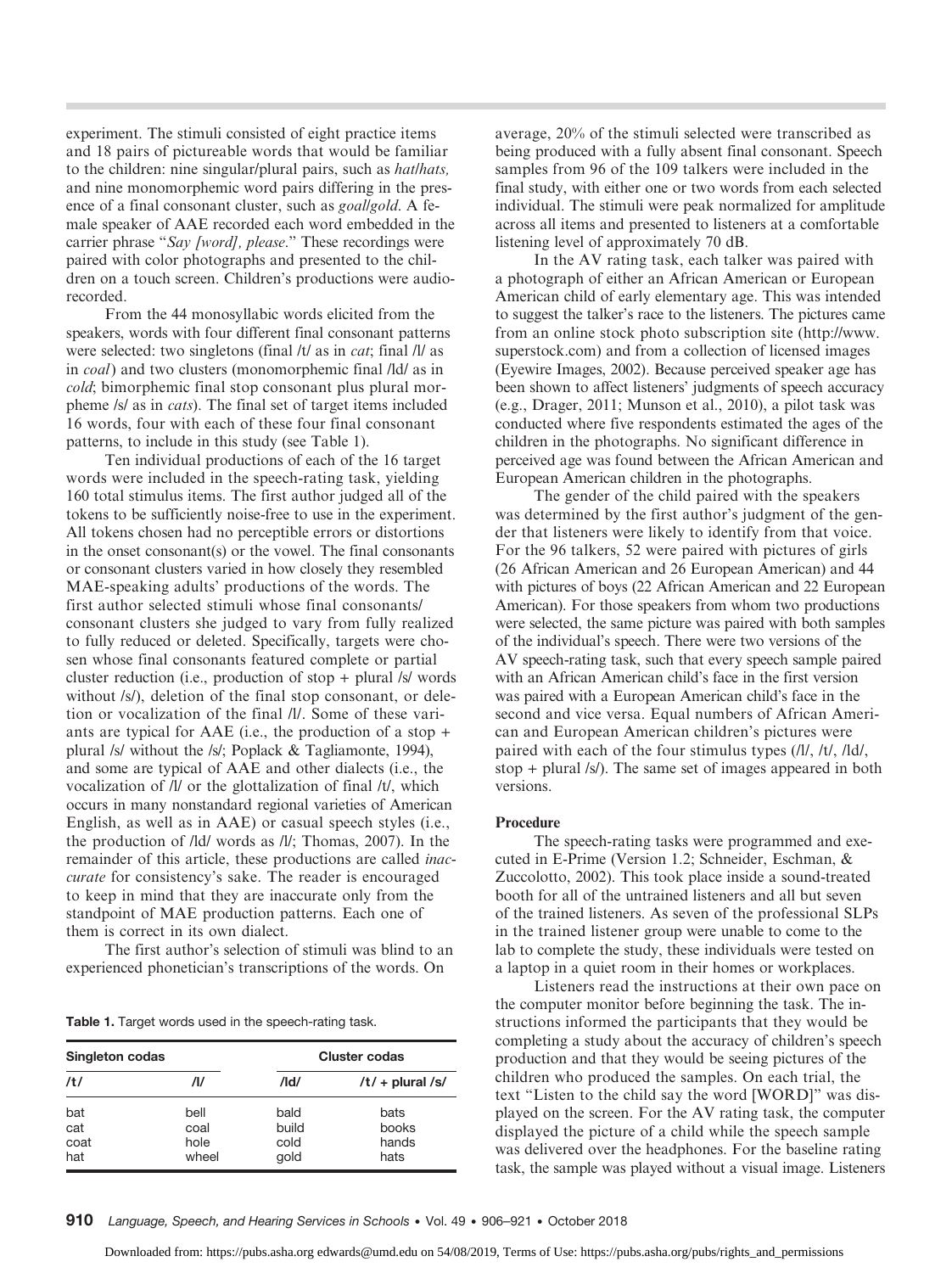were instructed to rate the accuracy of the speech production on a VAS ranging from completely accurate on the left end point to *completely inaccurate* on the right end point. The VAS is shown in Figure 1. For each trial, listeners indicated their perception of the child's speech accuracy by using the mouse to select the corresponding location along this continuum. Listeners were encouraged in the instructions to use the entire line in making their ratings, rather than simply selecting between the two end points.

Participants completed four practice trials after reading the task directions and before beginning the task proper. The practice items consisted of words not targeted in the current study, which were paired with faces of Asian American children in the AV rating task and with no picture in the baseline rating task. On every trial, the computer recorded the coordinates, in pixels, of the listeners' selections for later analysis.

Recall that there were two versions of the AV speechrating task, such that every speech sample paired with an African American child's face in the first version was paired with a European American child's face in the second and vice versa. Within both the trained and untrained listener groups, half of the participants completed Version 1 and half completed Version 2, though the presentation order of individual test items was randomized for each participant.

## Implicit Association Task

#### Stimuli

The IAT was adapted from that of Babel (2012). This particular IAT uses 20 stereotypically African American names (e.g., Tyrone), 20 stereotypically European American names (e.g., Luke), and two other sets of 20 words, associated with good and bad, respectively. The good words, such as vacation, carry generally positive associations,

Figure 1. The visual analog scale used in the speech-rating task. The horizontal line was 444 pixels long and centered 309 pixels from the left side of the screen.



whereas the bad words, like *vomit*, carry negative associations. Babel's complete set of stimulus items were drawn from Greenwald et al. (1998), Dasgupta and Greenwald (2001), and Jelenec and Steffens (2002). Because Dasgupta et al. (2000) previously established that familiarity with the names used in the IAT did not affect performance, this factor was not controlled for in this study. A longer description of this IAT, including the full list of words and names, can be found in Babel (2012).

#### Procedure

Like the speech-rating task, the implicit association task was programmed and executed in E-Prime (Schneider et al., 2002). Participants completed this task immediately following the speech-rating task, in the same environment and using the same computer equipment as in the previous task. The experimenter delivered instructions to the participants orally following the completion of the speech-rating task. The "1" and "3" numeral keys on the keyboard were assigned to correspond to the category choices displayed on the left-hand and right-hand sides of the computer monitor, respectively. The experimenter instructed each participant to use only the index finger of his or her dominant hand to select between these two keys.

The task comprised five blocks. To prevent fatigue, participants were allowed to pause between each task block. During the first, second, and fourth blocks, the two concepts (Black and White, Blocks 1 and 4) or attributes (good and bad, Block 2) were displayed in the upper corners of the monitor, one per side. Randomly selected names (Blocks 1 and 4) or words (Block 2) were then presented in the center of the screen, and participants were instructed to press the button indicating the associated concept or attribute as quickly and accurately as possible. After each response, the word correct or incorrect appeared in the center of the screen. The use of feedback is consistent with the methods that have been used previously for this IAT and for many other related IATs. During the test blocks (Blocks 3 and 5), the concepts and the attributes were both displayed in the upper corners of the screen, one above the other. Randomly selected names (to be categorized by concept, ignoring the attributes) and words (to be categorized by attribute, ignoring the concepts) appeared in the center of the screen. Figure 2 shows an example of the display during one of these test blocks. The two test blocks differed in which concept was paired visually with which attribute. For each item, the computer recorded both the answer choice and response latency, which was later analyzed to determine each individual's implicit association score, related to the difference in response latency between the two test blocks (see Results section).

### Participant Questionnaires

A set of questionnaires was designed to elicit measures of participants' explicit knowledge of the features of AAE, their explicit attitudes relating to AAE, and, for the trained listener group, their experience working with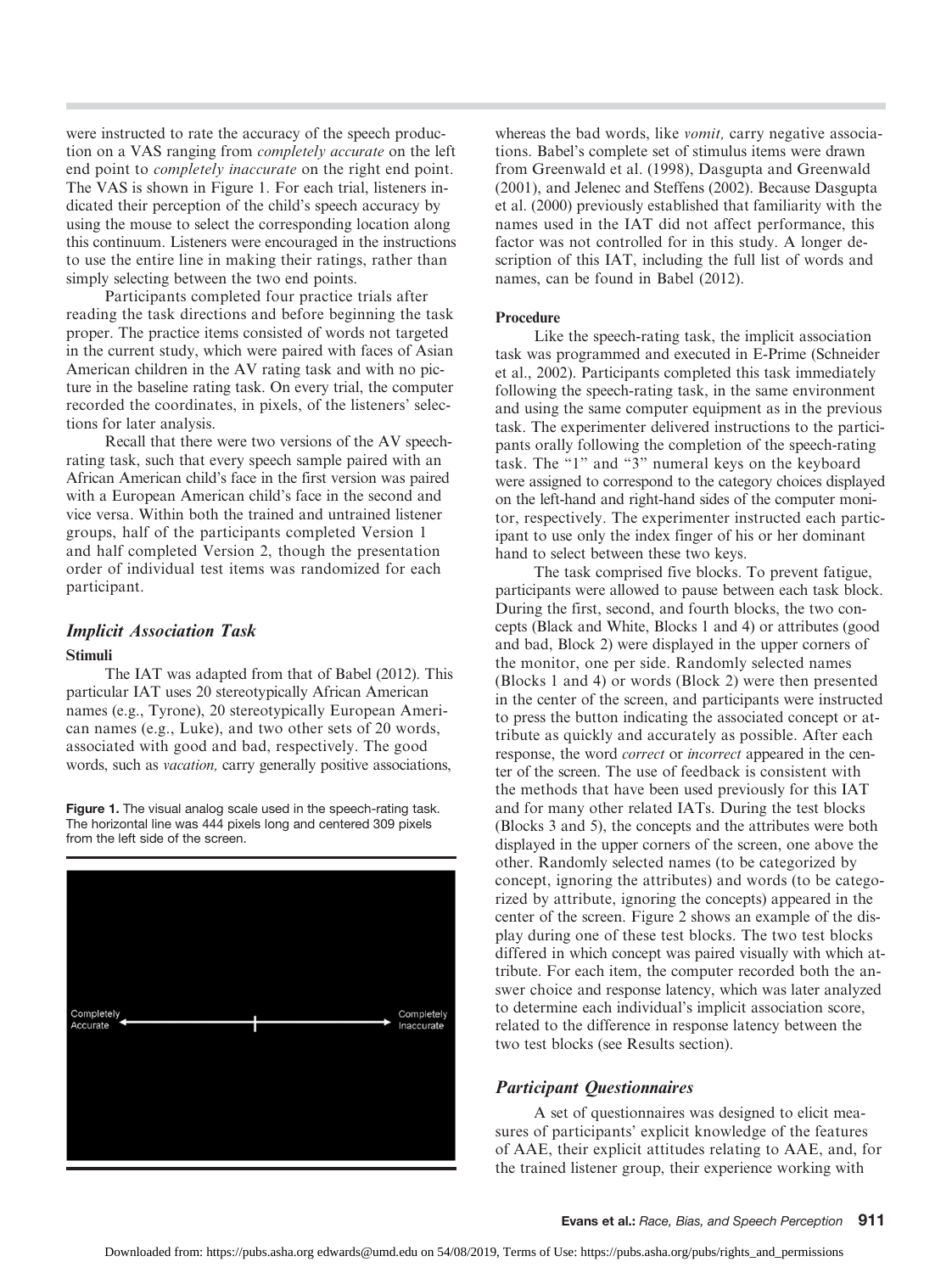Figure 2. Example of the display from Block 3 of the Implicit Association Test.



AAE-speaking clients. The AAE Knowledge Survey and the Language Attitude Survey were programmed in E-Prime, so participants completed these parts of the tasks immediately following completion of the speech-rating task. They selected their responses by pressing the letter (AAE Knowledge Survey) or number (Language Attitude Survey) corresponding to each answer choice on the keyboard. The remainder of the questionnaire was completed in paper-andpencil format following the completion of the implicit association task. This portion included demographic information and questions for the trained listeners about their years of experience and the estimated percentage of their caseloads made up of speakers of AAE.

The Language Attitudes Survey took the form of a 25-item survey consisting of statements such as "AAE is lazy English" and "AAE would be inadequate for teaching subjects such as social studies or math." Respondents indicated their level of agreement with each statement according to a 7-point Likert-type scale. The survey items were drawn from language attitude measures used by Vafadar and Utt (1992) and Blake and Cutler (2003), which appeared originally in Hoover, McNair-Knox, Lewis, and Politzer (1996).

To assess the participants' explicit knowledge of the phonological and morphosyntactic features of AAE, all listeners completed a 22-item, multiple-choice quiz (the AAE Knowledge Survey). In some quiz items, participants chose the pair of words, from a field of three pairs, which would sound alike when produced by a speaker of AAE or southern English. In other items, participants chose the phrase, wording, or expression most typical of AAE or southern English or interpreted the meaning of AAE expressions. The questions on this quiz originally appeared in Ford et al. (1975).

## Results

### Implicit Association Task

The response latencies for each response made during the five blocks of the IAT test were recorded by the computer and analyzed to determine each individual's IAT score. This study used the revised IAT scoring procedures outlined in Greenwald, Nosek, and Banaji (2003). The resulting score, d, compares the difference in response latencies between the target attribute block (where "Black" was paired visually with "good") and the reversed target

attribute block (where "White" was paired with "good"). A positive score indicates a pro–European American bias, a negative score indicates a pro–African American bias, and a score of 0 is neutral. There was not a significant difference between groups,  $t(38) = 0.886$ ,  $p = .381$  (experienced:  $M = 0.324$ ,  $SD = 0.378$ ; inexperienced:  $M = 0.216$ ,  $SD = 0.389$ .

## Knowledge Measure

Participants' answers on the 22-item, multiple-choice AAE knowledge quiz were recorded by the computer and scored by assigning 1 point to every correct answer and 0 points to every incorrect answer and calculating the percentage correct for every participant. The mean score for the experienced listeners was  $78.4\%$  (SD = 9.3%). The mean for the inexperienced listeners was  $72.6\%$  (SD = 7.8%). This difference was significant,  $t(38) = 2.154$ ,  $p = .038$ ). The average score on the 22 items that measured knowledge of phonological variation were used as a predictor of individual differences in the effect of race on ratings of children's speech accuracy. These scores ranged widely for both groups. The trained listeners' scores ranged from 58% to 92%, and the untrained listeners' scores ranged from 58% to 100%. In each group, there was one listener whose scores were significantly greater than chance only at a  $p = .067$  level (per the binomial test). That is, there was one trained listener and one untrained listener whose responses were not reliably better than chance at the  $\alpha = .05$  level. These listeners were included in the individual differences analyses nonetheless. All other listeners' performances were robustly better than chance.

## Explicit Attitudes Measure

A summary score (referred to henceforth as the Explicit Attitude Test or EAT score) for the dialect attitude survey was calculated by summing responses on all items, reversing the scoring on some items so that in all cases, a higher numbered response indicated a position that was anti-AAE, pro-MAE, more prescriptive, or more likely to interpret dialect features as a disorder. Correspondingly, low-numbered responses indicated positions that were pro-AAE, more descriptive in nature, and more likely to interpret dialect features as a language difference. There was a significant difference between groups,  $t(38) =$ 2.604,  $p = .013$ ; the trained listeners ( $M = 141.5$ ,  $SD =$ 15.05) had higher EAT scores overall than did the untrained listeners ( $M = 127.9$ ,  $SD = 17.86$ ). Given the diversity of topics measured by this questionnaire, one question, specifically, was chosen as a predictor of individual differences in the effect of imputed race on speech accuracy. This was the question that gauged people's agreement with the statement "AAE is lazy English." The two groups did not differ significantly in their responses to this measure (Wilcoxon W = 218,  $p = .62$ ), though the median score was higher (indicating greater disagreement with the statement) for the trained listeners ( $M = 6.5$ ) than the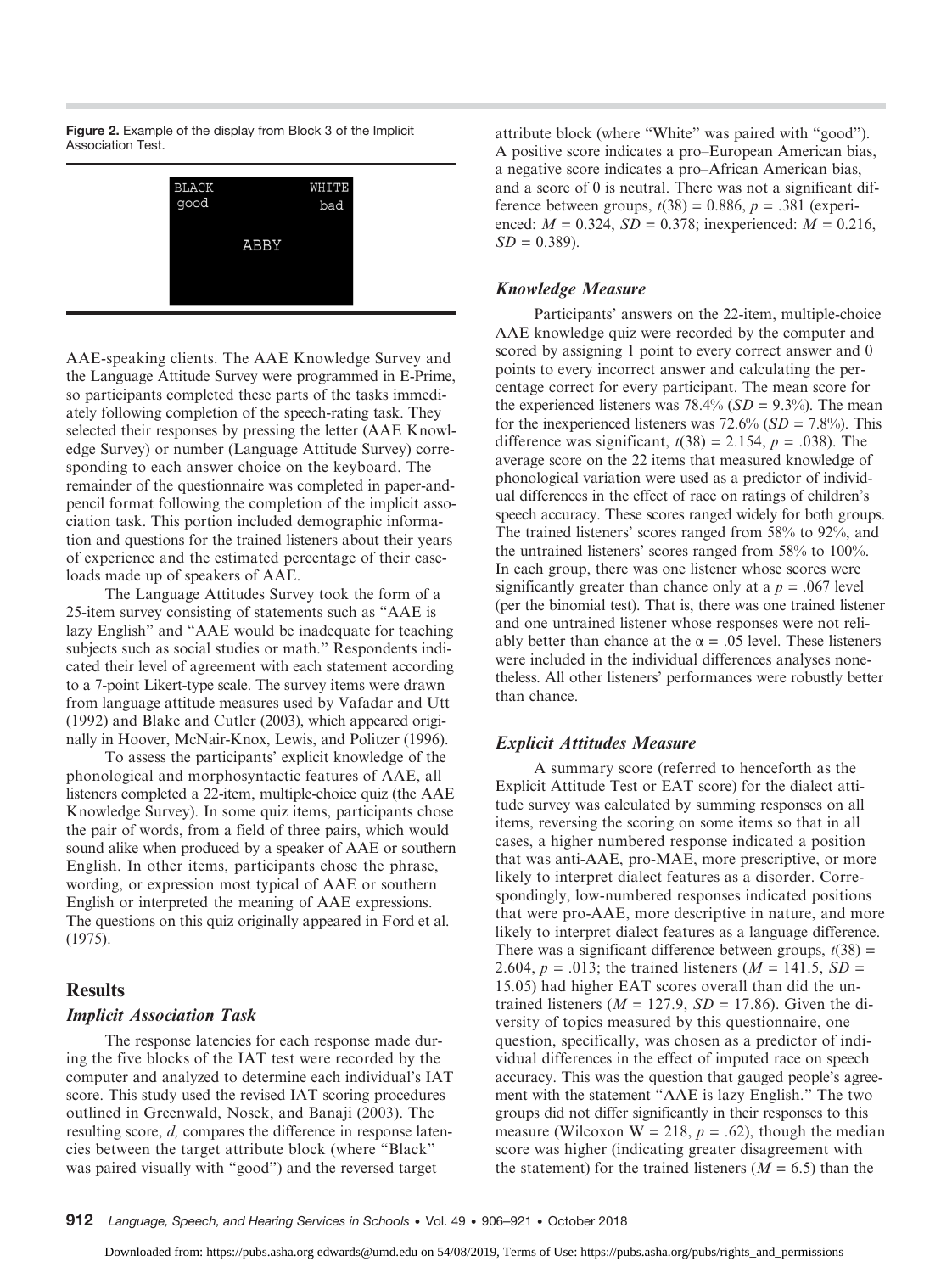untrained listeners ( $M = 5.0$ ). The trained listeners' scores ranged from 1 (indicating strongest agreement with the statement) to 7, and they ranged from 2 to 7 for the untrained listeners.

## Speech-Rating Task

Before beginning analyses, the x and y coordinates of all mouse clicks on the speech-rating task were examined for outliers. When participants clicked beyond the end points of the line, located 87 and 530 pixels from the left side of the screen, those values were rounded up or down to 87 or 530, respectively. All x coordinates were then scaled to be a percentage of the line, such that a click on the midpoint of the inaccurate–accurate continuum had an x value of 50, 0 indicated a click at the "completely inaccurate" end of the scale, and 100 indicated a click at the "completely accurate" end of the scale. These values are shown in the figures in the remainder of this section.

#### Baseline Task

The first analyses examined the ratings collected in the baseline task. Recall that these were used as continuous measures of the accuracy of children's speech, against which the accuracy measures from the AV task were compared. Hence, the goal of the analysis of these data was to find the optimal summary measure of each item's accuracy in the absence of a visual prime that suggested the speaker's race.

Violin plots of individual items were examined. No item elicited clearly bimodal ratings. However, the ratings for some items were skewed. Hence, we used the median ratings for each item. The distribution of median ratings for the 160 items was itself skewed, such that there were more ratings toward the completely accurate end of the scale. This was expected, given that there were more items transcribed to be correct than transcribed to be incorrect. These values were transformed to resemble a normal distribution, so that the statistical tests that referenced them would be more robust. The values were rescaled so that the lowest value was 1, and then the square root of the rescaled value was taken. The resulting values were much more normally distributed than the original values.

To determine the face validity of these measures, they were submitted to a two-factor, between-subjects analysis of variance (ANOVA) by items, with coda type (four levels:  $/$ l/,  $/$ ld/,  $/$ t/, stop + plural  $/s/$ ) and transcribed accuracy (two levels: inaccurate, accurate) as between-subjects factors. There were significant effects of coda type,  $F(3, 152) = 13.834$ ,  $p < .001$ , and transcribed accuracy,  $F(1, 152) = 59.128$ ,  $p < .001$ , but no interaction. Post hoc Tukey tests showed pairwise differences in accuracy between all coda types except /t/ and /l/. The /ld/ sequences were rated as the least accurate, and the stop + plural /s/ as the most accurate. Importantly, there was a wide range in perceived accuracy levels for sounds that were transcribed as accurate. This is consistent with evidence cited earlier that there are meaningful phonetic differences among words and sounds that have been transcribed identically. All of the listeners in the

baseline condition were asked an open-ended question about what the most salient characteristics of the stimuli for the task were. Only one of the listeners mentioned race. Most of the listeners mentioned that the stimuli varied in accuracy. Hence, we conclude that the ratings in the baseline condition were, at most, only minimally affected by perception of the speaker's race.

#### Audiovisual Rating Task

Linear mixed-effects models (LMERs) were used to examine these data. LMERs have gained popularity recently as an alternative to by-subject and by-item analyses like ANOVA and multiple regression. In LMERs, each response by each subject to each stimulus is a dependent measure in the statistical model. That is, the data are not averaged by participants across items or averaged by items across participants. Overall differences in the dependent measure (in this case, accuracy ratings) for individual subjects and individual items are modeled explicitly. Because of this, LMER has been argued to be superior to ANOVA or regression, as the outcomes of an LMER are unlikely to be spuriously significant because of a small set of items that elicit a particular response, or a small set of participants who behave a particular way.

The R package lme4 was used to fit the data (Version 1.1-9; Bates, Mächler, Bolker, & Walker, 2015), and the package lmerTest was used to evaluate significance (Version 1.1-0; Kuznetsova, Brockhoff, & Christensen, 2017). Each contrast was examined separately. For each contrast, model building began by fitting a base model with only random intercepts for listeners and items. More complex models were built by adding additional fixed factors, one at a time. Whenever a fixed factor was added, we also added a random slope for the effect of that factor on listeners, items, or both, following the recommendations of Barr, Levy, Scheepers, and Tily (2013). A random slope is a coefficient in a model that estimates the effect of a particular manipulation on subjects or items. For example, when we added imputed race to our statistical model, we also estimated the extent to which imputed race affected ratings for a particular item (as every item was paired with both a European American and African American children's picture) and how imputed race affected individual listeners' ratings (as every listener rated items paired both with European American and African American children's faces). When we added a factor to the model, it was retained if the resulting model fit the data significantly better than the model without the factor. For each contrast, models were built for the entire set of listeners to examine the effects of baseline accuracy, imputed race (i.e., whether the word was accompanied by a picture of an African American or a European American child), group (trained vs. untrained), implicit attitudes about AAE (operationally defined as performance on the IAT), attitudes about AAE (operationally defined as responses to the attitudes survey question asking whether the listeners believed AAE is "lazy speech"), and knowledge of AAE phonology (operationally defined as performance on the phonology questions of the AAE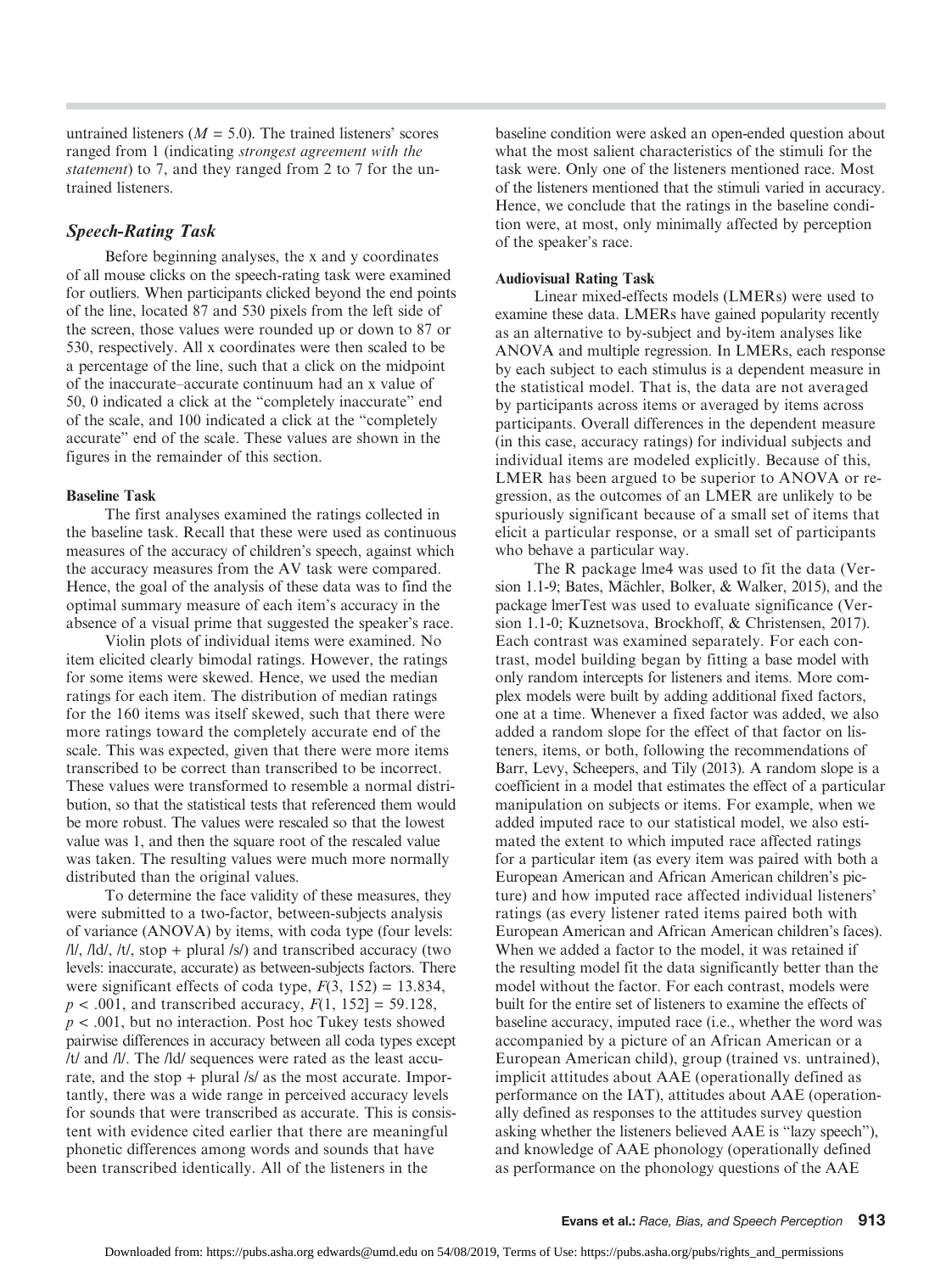knowledge test) on ratings. For the trained listeners only, an additional two models were built to examine whether years of experience and proportion of AAE-speaking clients affected ratings. Some transformations were made to the data prior to statistical analysis. All of the numeric ratings were centered prior to analysis. Contrast coding was used for the categorical values of group and race. Years of experience were log-transformed, and the proportion of AAEspeaking clients was square-root transformed to improve the normality of these distributions. These transformations are commonly made when using LMER. They generally result in a greater likelihood that a well-fitting model will be found.

For the model predicting ratings of /l/, a model with a fixed effect for baseline ratings fits the data significantly better than the baseline model,  $\chi^2(df = 2) = 121.76$ ,  $p < .001$ . A model including a fixed effect for imputed race (including an interaction term between imputed race and baseline accuracy) fits the data even better,  $\chi^2(df = 8) = 33.093$ ,  $p < .001$ . A model including a fixed effect for group (including a three-way Group  $\times$  Imputed Race  $\times$  Baseline Accuracy interaction) did not improve model fit at the  $\alpha = .05$ level but did approach this,  $\chi^2(df = 5) = 10.671$ ,  $p = .058$ . Adding fixed effects for knowledge, implicit attitudes, explicit attitudes, and years of experience did not improve model fit. Moreover, years of experience and proportion of AAE clientele did not improve model fit on a model with baseline rating and imputed race for the trained listeners only.

The coefficients for the model, including baseline rating, imputed race, and group, are shown in Table 2. As this table shows, the coefficient for the three-way interaction did not achieve statistical significance using the conventional  $\alpha = .05$  level but did approach this level. To explore the reason for this interaction, we plotted the relationship between baseline accuracy and accuracy in the audiovisual experiments separately for the stimuli paired with African American and European American children's faces, and separately by group. This is shown in Figure 3. As this figure shows, the trained listeners rated the stimuli as more accurate when paired with African American children's faces than when paired with European American faces. This interacted with baseline accuracy, such that the biggest effect of race on ratings was found for the least accurate tokens; there was no difference in the median ratings for the most accurate tokens. In contrast, the ratings

for the untrained listeners did not differ as a function of race.

The next set of models examined perception of the words with final /t/. The same model-building scheme was used. A model including a fixed effect for baseline ratings fits the data significantly better than one with only random slopes for subjects and items,  $\chi^2(df = 2) = 257.63$ ,  $p < .001$ . A model that included a fixed effect for imputed race (including an interaction with baseline accuracy) did not improve model fit,  $\chi^2(df = 8) = 12.36$ ,  $p = .136$ . However, a fully factorial model with baseline accuracy, imputed race, and group did fit the data better than a model with only baseline accuracy,  $\chi^2(df = 5) = 28.97$ ,  $p < .001$ . Adding fixed effects for knowledge, implicit attitudes, explicit attitudes, and years of experience did not improve model fit. Moreover, years of experience and proportion of AAE clientele did not improve model fit on a model with baseline rating and imputed race for the trained listeners only.

The coefficients for the model, including baseline rating, imputed race, and group, are shown in Table 3. As this table shows, there was, surprisingly, no three-way Baseline Accuracy  $\times$  Imputed Race  $\times$  Group interaction, despite this model having significantly better fit than simpler models with only two of these three factors. This may be due to the increase in model fit being driven by the random effects, for which there are no conventional significance tests. Moreover, the coefficient for imputed race did not achieve statistical significance using the conventional  $\alpha = .05$  level, but did approach this level. Figure 4 plots the data in a manner parallel to that of Figure 3. As this Figure shows, the ratings for words paired with African American faces were higher than those paired with European American faces, and the difference between ratings was larger for words that were judged by the baseline listeners to be less accurate. However, the magnitude of the difference was similar for both groups. The only difference between the groups is that the median ratings were higher for the trained listeners than for the untrained listeners.

The next set of models examined words ending with /ld/. A model including a fixed effect for baseline ratings fits the data significantly better than one with only random slopes for subjects and items,  $\chi^2(df = 2) = 292.8$ ,  $p < .001$ . A model including a fixed effect for imputed race (including an interaction term between imputed race and baseline accuracy) resulted in a model that did not converge. Removing

| Table 2. Coefficients for the most complex model predicting the accuracy of final /l/ words. |  |  |  |
|----------------------------------------------------------------------------------------------|--|--|--|
|----------------------------------------------------------------------------------------------|--|--|--|

| Factor                                   | <b>Estimate</b> | SE    | df    | t value | p value |
|------------------------------------------|-----------------|-------|-------|---------|---------|
| (Intercept)                              | 66.738          | 2.115 | 52.0  | 31.54   | < 0.01  |
| Baseline accuracy                        | 0.745           | 0.083 | 56.5  | 8.92    | < 0.01  |
| Imputed race                             | 2.548           | 0.659 | 36.1  | 3.86    | < 0.01  |
| Group                                    | $-0.286$        | 1.946 | 40.1  | $-0.14$ | .883    |
| Baseline Accuracy x Imputed Race         | $-0.083$        | 0.043 | 30.4  | $-1.90$ | .066    |
| Baseline Accuracy x Group                | 0.003           | 0.068 | 40.1  | 0.05    | .954    |
| Imputed Race x Group                     | 0.799           | 0.552 | 409.6 | 1.44    | .148    |
| Baseline Accuracy x Imputed Race x Group | $-0.073$        | 0.038 | 37.3  | $-1.93$ | .060    |

#### 914 Language, Speech, and Hearing Services in Schools • Vol. 49 • 906-921 • October 2018

Downloaded from: https://pubs.asha.org edwards@umd.edu on 54/08/2019, Terms of Use: https://pubs.asha.org/pubs/rights\_and\_permissions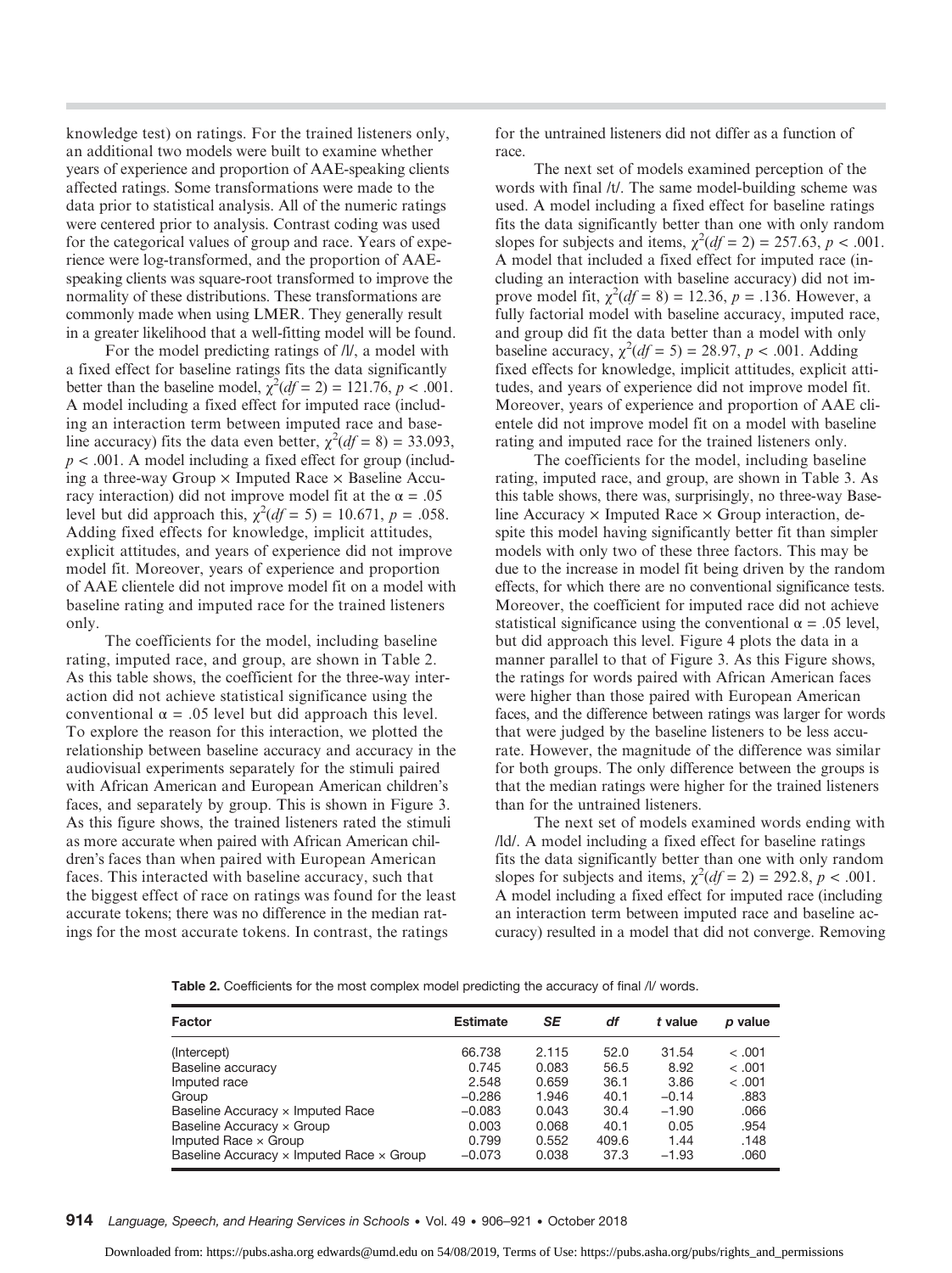Figure 3. Median ratings for the 40 stimuli that ended in  $N$ , separated by whether they were presented with an African American child's face (red circles, red regression line) or a European American child's face (gray crosses, gray regression line). Untrained listeners are plotted on the top figure (dashed regression lines), and trained listeners (solid regression lines) are plotted on the bottom.



the random slope for the effect of baseline accuracy on individual listeners' ratings resulted in a model that did converge. That model improved upon the fit of a simpler model with a fixed effect for baseline accuracy but not random effect of baseline accuracy on individual listeners,  $\chi^2(df = 4) =$ 15.881,  $p = .003$ . None of the models with other factors (group, attitudes toward AAE, implicit attitudes toward African Americans, knowledge of AAE) improved the model fit significantly for the entire group of 40 listeners. Moreover,

models with years of experience and proportion of AAEspeaking caseloads did not improve upon models with baseline accuracy and imputed race for the 20 trained listeners.

The coefficients for the model with imputed race and baseline accuracy are shown in Table 4. As this model shows, the interaction between imputed race and baseline accuracy did not achieve statistical significance. This can be seen in Figure 5. The regression line predicting median ratings of stimuli paired with African American children's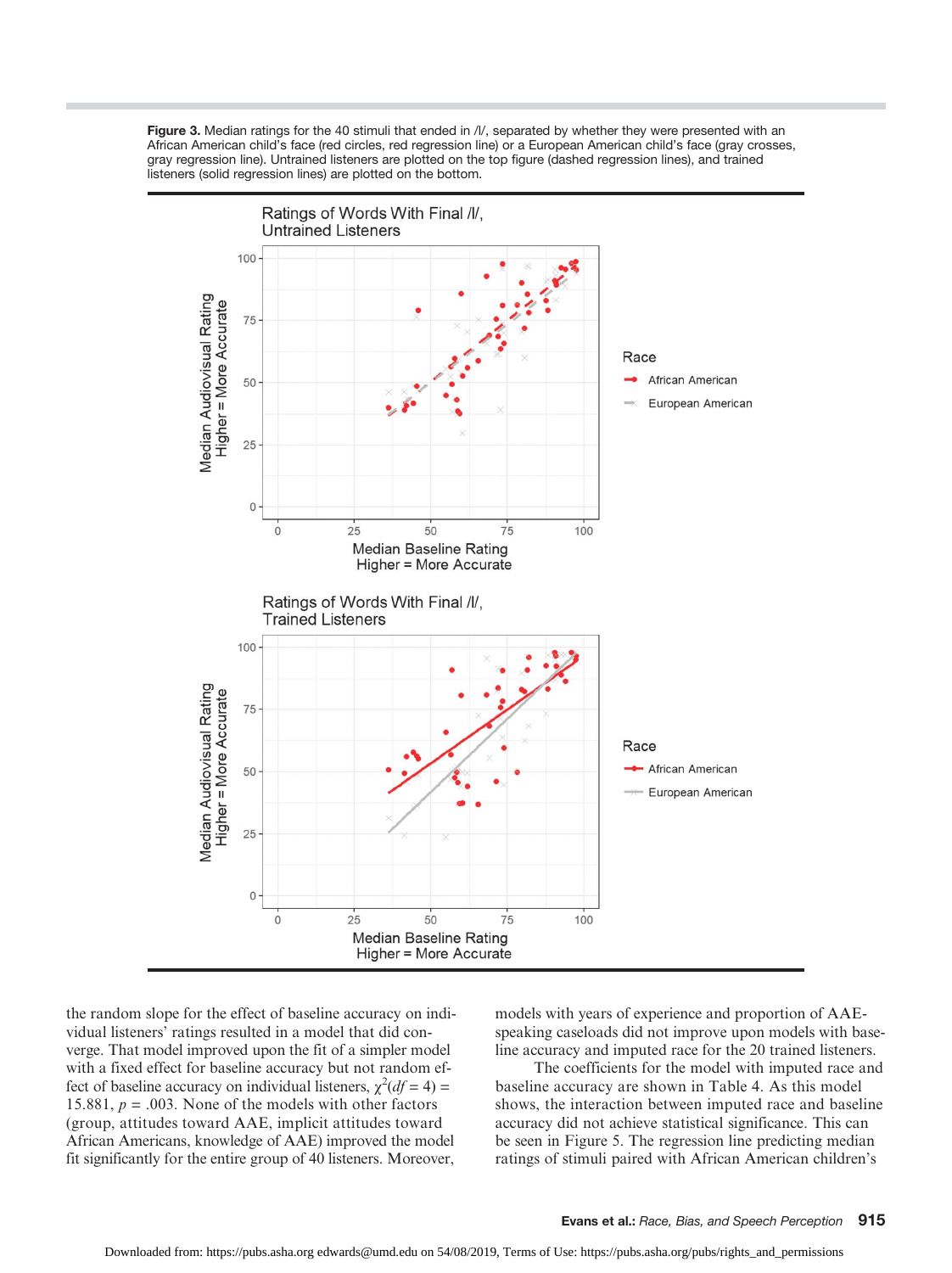Table 3. Coefficients for the most complex model predicting the accuracy of final /t/ words.

| Factor                                   | <b>Estimate</b> | SE    | df   | t value | p value |
|------------------------------------------|-----------------|-------|------|---------|---------|
| (Intercept)                              | 64.536          | 2.323 | 47.8 | 27.78   | < 0.001 |
| Baseline accuracy                        | 0.912           | 0.093 | 55.0 | 9.76    | < .001  |
| Imputed race                             | 1.151           | 0.632 | 27.5 | 1.82    | .079    |
| Group                                    | $-1.994$        | 2.272 | 44.6 | $-0.87$ | .385    |
| Baseline Accuracy x Imputed Race         | $-0.031$        | 0.032 | 32.0 | $-0.98$ | .330    |
| Baseline Accuracy x Group                | 0.079           | 0.089 | 49.9 | 0.89    | .377    |
| Imputed Race x Group                     | 0.063           | 0.626 | 40.3 | 0.10    | .919    |
| Baseline Accuracy x Imputed Race x Group | $-0.004$        | 0.031 | 71.7 | $-0.15$ | .878    |

Figure 4. Median ratings for the 40 stimuli that ended in /t/, separated by whether they were presented with an African American child's face (red circles, red regression line) or a European American child's face (gray crosses, gray regression line). Untrained listeners are plotted on the top figure (dashed regression lines), and trained listeners (solid regression lines) are plotted on the bottom.



916 Language, Speech, and Hearing Services in Schools • Vol. 49 • 906-921 • October 2018

Downloaded from: https://pubs.asha.org edwards@umd.edu on 54/08/2019, Terms of Use: https://pubs.asha.org/pubs/rights\_and\_permissions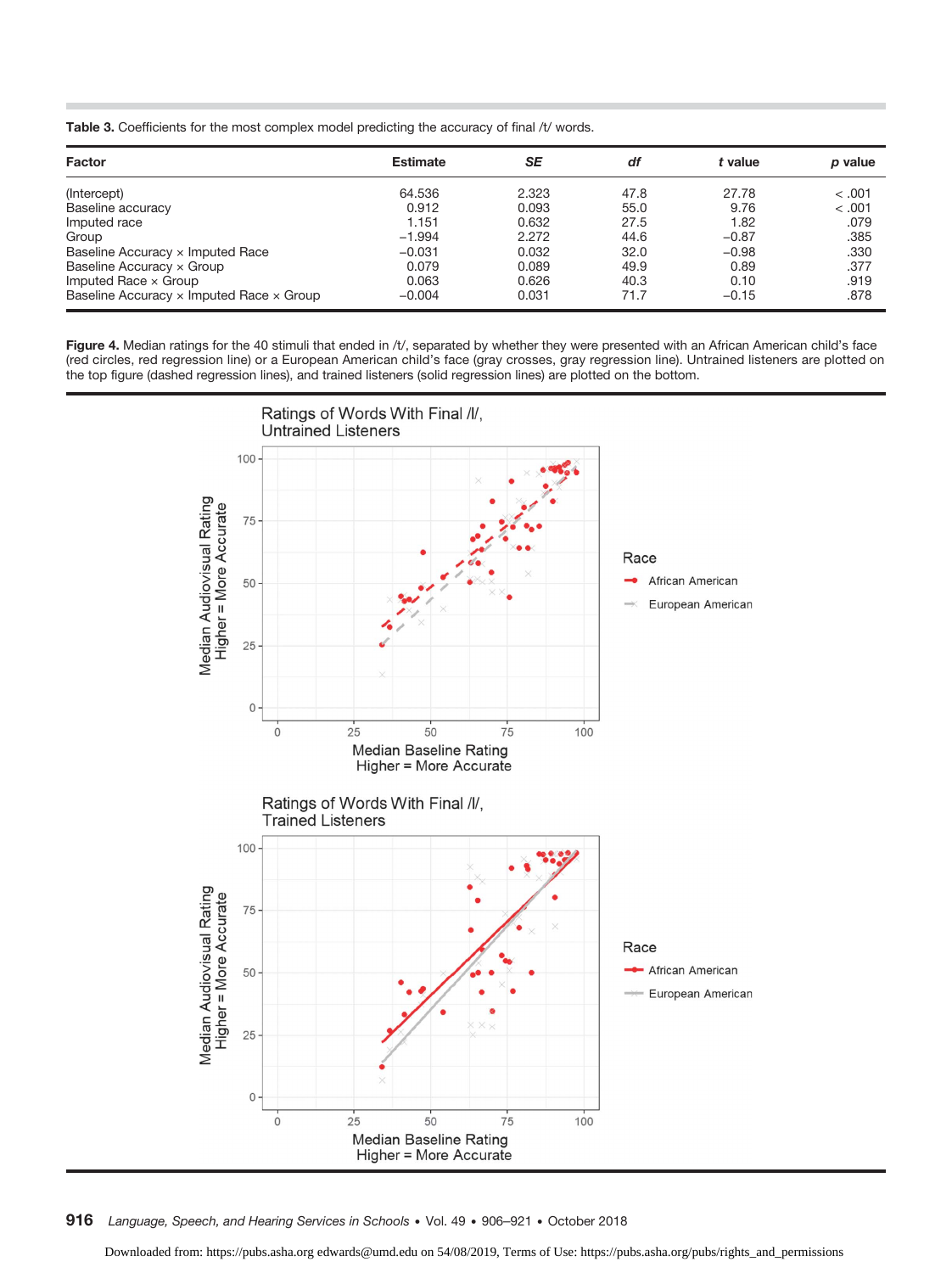| Factor                           | <b>Estimate</b> | SE    | df   | t value  | p value |
|----------------------------------|-----------------|-------|------|----------|---------|
| (Intercept)                      | 68.536          | 2.051 | 50.8 | 33.422   | < 0.01  |
| Baseline accuracy                | 0.763           | 0.038 | 37.6 | 19.892   | < 0.01  |
| Imputed race                     | 1.583           | 0.776 | 30.1 | 2.040    | .050    |
| Baseline Accuracy x Imputed Race | $-0.040$        | 0.027 | 36.9 | $-1.485$ | .146    |

Table 4. Coefficients for the most complex model predicting the accuracy of final /ld/ words.

faces from baseline ratings is higher than the line predicting ratings of stimuli paired with European American children's faces, but the lines are parallel.

The final set of models examined words ending with stop + plural /s/. A model including a fixed effect for baseline ratings fits the data significantly better than one with only random slopes for subjects and items,  $\chi^2(df = 2) =$ 215.43,  $p < .001$ . A model including a fixed effect for imputed race (including an interaction term between imputed race and baseline accuracy) resulted in an improvement in model fit,  $\chi^2(df = 8) = 23.026$ ,  $p = .003$ . None of the more complex models fit the data, either for the entire group of listeners or for the group of trained listeners only. The coefficients for the most complex model are shown in Table 5, and the data are plotted in Figure 6. The plot in Figure 6 clearly illustrates the significant interaction between baseline accuracy and imputed race from Table 5. The biggest difference between the regression lines for stimuli paired with African American children's faces and those for European American children's faces are for the stimuli that have the lowest baseline accuracy values. The lines converge for the stimuli with the highest baseline accuracy ratings.

## **Discussion**

The main finding in this work is that both clinically trained and untrained listeners rated children's speech as more accurate when paired with African American faces than European American faces, a manipulation we call imputed race. This is true across three of the four stimulus word types examined: final /l/, final /ld/, and final stop + plural /s/, for which there were statistically significant effects of imputed race on ratings. For stimuli with final /t/, the p value for the influence of imputed race was .079. An examination of the coefficients for imputed race shows the strongest effects for the final /l/ stimuli and for the final stop + plural /s/ stimuli. The fact that the stop + plural /s/ stimuli were the subject to a strong effect of race was not surprising. Of the four features that we examined, this one is arguably the most unique to AAE. It is more surprising that imputed race influenced ratings of words with final /l/ strongly. While it is true that some studies have reported a higher incidence of vocalized /l/ variants in AAE speakers, even more studies have shown this to be characteristic of many regional varieties of American English whose speakers

Figure 5. Median ratings for all 40 listeners' ratings of the 40 stimuli that ended in /ld/, separated by whether they were presented with an African American child's face (red circles, red regression line) or a European American child's face (gray crosses, gray regression line).

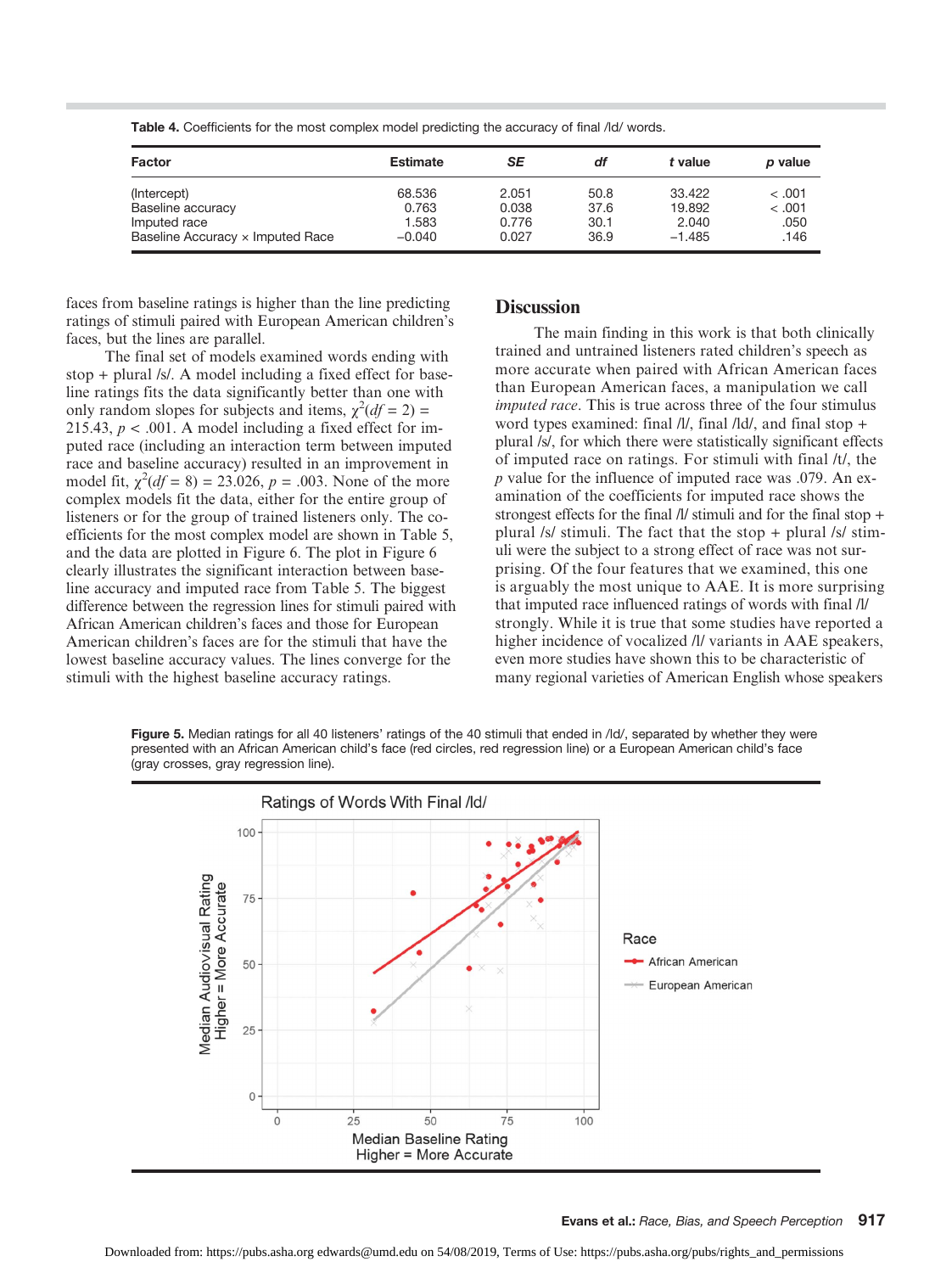| Factor                           | <b>Estimate</b> | SE    | df   | t value  | p value |
|----------------------------------|-----------------|-------|------|----------|---------|
| (Intercept)                      | 69.896          | 2.460 | 60.1 | 28.411   | < 0.01  |
| Baseline accuracy                | $-6.456$        | 0.854 | 65.5 | $-7.555$ | < 0.001 |
| Imputed race                     | 2.536           | 0.613 | 40.5 | 4.132    | < 0.01  |
| Baseline Accuracy x Imputed Race | 0.746           | 0.272 | 70.6 | 2.742    | .008    |

Table 5. Coefficients for the most complex model predicting the accuracy of final /t/ + plural /s/ words.

are racially diverse. For example, Ash (1982) showed that /l/ vocalization is pervasive among European American speakers of the regional variant of American English spoken in Philadelphia. It is unclear why words with /l/ are particularly susceptible to biasing from imputed race. Conversely, it is less surprising that imputed race has the smallest influence on ratings of words with final /t/. Phonetic variation in final stop consonants, particularly final /t/, is also pervasive in the United States and is reported to be a feature of AAE. In this sense, it parallels the patterns of variation associated with /l/. There is no obvious explanation for why /l/-final and stop-final words patterned differently in this study. This might simply reflect the possibility that the variation in final /l/ is inherently more perceptually salient than is the variation in final stops, given that /l/ is a longer and more intense sound than is a final stop. One methodological innovation in this study is that we conducted a baseline experiment, in which a group of listeners rated words' accuracy without suggesting the race of the children who produced them using a continuous rating scale. This baseline experiment verified that the stimuli varied continuously in their perceived accuracy.

One factor that motivated this study was to examine whether African American children would be incorrectly penalized for productions that are accurate in AAE. Our results suggest the opposite, namely, that listeners are less likely to mislabel a production as inaccurate when the speaker is African American. This is consistent with previous work on adults' perception of AAE by Staum Casasanto (2008).

One surprising finding in this study was that clinical training was not consistently associated with differences in ratings. We reasoned that listeners with clinical training would be more likely than untrained listeners to accommodate for presumed AAE use when speech tokens were paired with African American children's faces. We did not find this to be so. This may be evidence that exposure to AAE through social interactions and media portrayals may be sufficient to learn the pronunciation patterns that were examined in this study. Another surprising finding was that measures of knowledge of and attitudes about AAE did not predict the effect of imputed race on ratings. We reasoned that listeners with negative implicit and explicit attitudes toward African Americans and toward AAE would

Figure 6. Median ratings for all 40 listeners' ratings of the 40 stimuli that ended in stop + plural /s/, separated by whether they were presented with an African American child's face (red circles, red regression line) or a European American child's face (gray crosses, gray regression line).



918 Language, Speech, and Hearing Services in Schools • Vol. 49 • 906-921 • October 2018

Downloaded from: https://pubs.asha.org edwards@umd.edu on 54/08/2019, Terms of Use: https://pubs.asha.org/pubs/rights\_and\_permissions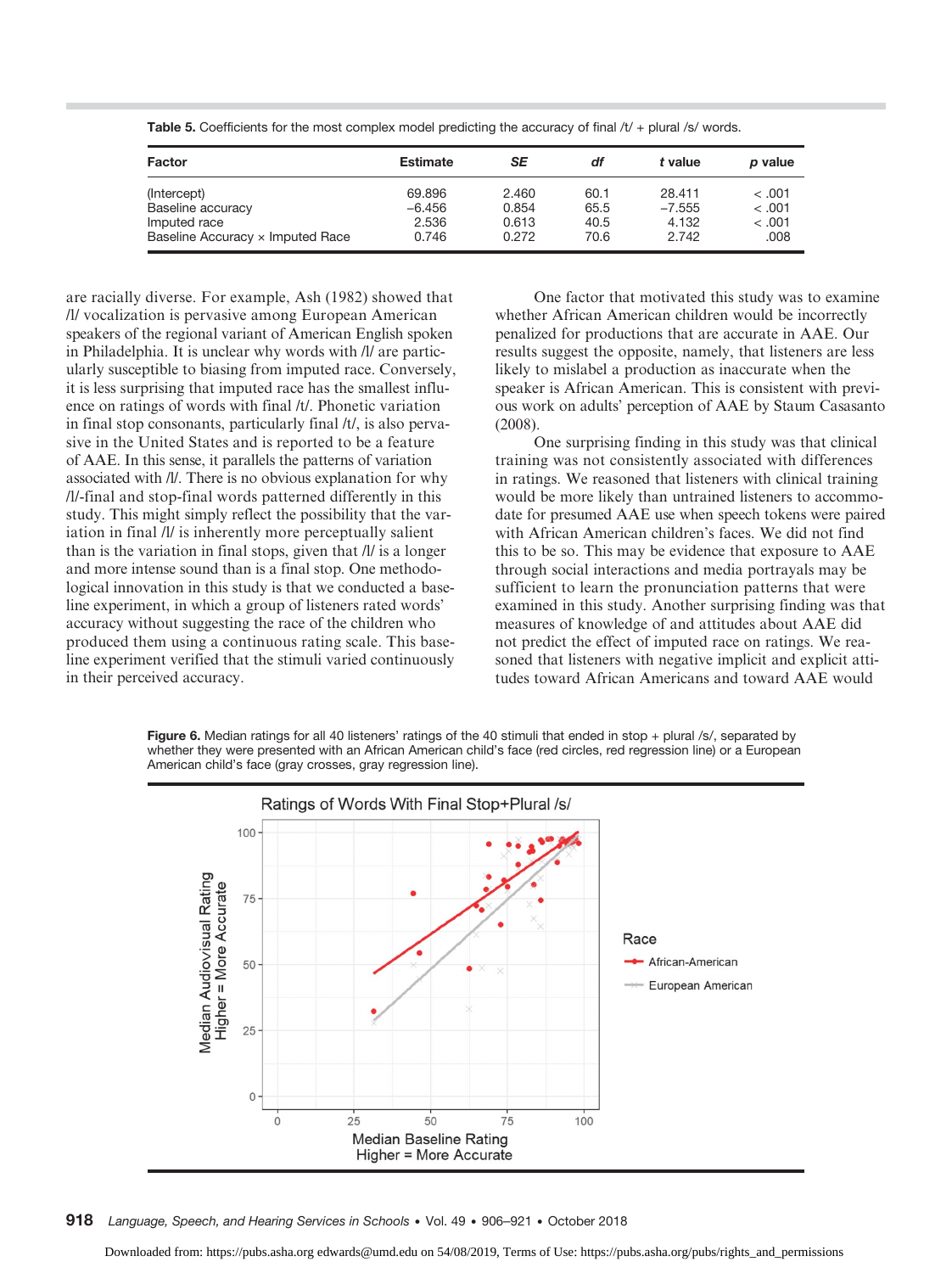show the greatest effect of imputed race on ratings by most strongly penalizing tokens paired with African American children's faces. The reasons for these findings are unclear. One possibility is simply the general nature of these measures in assessing bias. An instrument that is more narrowly focused on attitudes toward and knowledge of AAE might be needed to show individual differences.

There are at least three areas of future research that this study suggests. The first of these should explore why the ratings for /l/-final words were most consistently affected by speakers' imputed race. Perhaps, this is because vocalized or deleted final /l/ varies more consistently as a function of speaker ethnicity than does any of the other three variants we studied. This seems unlikely, given how pervasive final /l/ variation is in different nonstandard varieties of American English. A more likely explanation is that overtly held stereotypes about AAE are more strongly associated with the variation in final /l/ than in the other three variables we examined. This could be examined empirically.

A second area of research should examine a problem that is faced not only by this study but also by Staum Casasanto and by many other studies of social influences in speech perception. Specifically, research must determine whether viewing an African American or European American truly activates linguistic stereotypes. Given that not all African Americans speak AAE and that some European Americans do speak AAE, there is likely to be substantial individual variation in individuals' association between ethnicity and dialect use. A listener whose European American and African American acquaintances use many AAE features would be predicted to have a weaker effect of imputed race on ratings in this study than would one who only hears AAE from African Americans. These individual differences would be logistically challenging to study but have the potential to help explain the individual differences we observed in this study. The failure of the individualdifferences measures in this study to predict differences in the magnitude of imputed race effects highlights the need to develop better individual-differences measures for the study of AAE.

Finally, the findings in this study should be replicated with different stimuli. The importance of replication is twofold. First and foremost, replication is the basis for sound theory building. Second, replication is particularly important for studies of the type presented in this article, where a strictly social expectation is thought to have influenced behavior. Many seminal findings on social priming on behaviors other than speech perception have recently been questioned, as some of the key findings in that literature have failed to be replicable (Shanks et al., 2013). These findings place an especially strong onus on researchers to demonstrate that findings like those in this article are indeed robust across listeners, stimuli, and tasks. Moreover, a replication of this study could also include an extension to one, including common developmental errors that are not related to AAE. Including those errors could test one alternative hypothesis that listeners have a general bias to rate speech more positively when it is paired with African

American children's faces, perhaps as a form of stereotype suppression (Wyer, Sherman, & Stroessner, 1998).

These results are relevant to the field of clinical speechlanguage pathology in that they enhance our nascent understanding of the many ways listener bias and known or assumed speaker characteristics affect speech perception and its clinical consequences. If they were to generalize to clinical settings, then we would expect that equivalent word forms would be rated differently if they were produced by African American or European American children. Though this study did not uncover specific relationships between predictor variables and perceptual ratings, we hope that it sets the stage for a continuing evaluation of these effects. Ultimately, the hope for this line of research is to aid in the development of effective and efficient clinician training, where awareness, discussion, self-assessment, and targeted interventions would serve to reduce bias and support the provision of appropriate and fair services for all children.

## Acknowledgments

This work was supported by a Wisconsin Institutes for Discovery Seed grant to Mark Seidenberg; by National Science Foundation Grant BCS0729140 to Jan Edwards; by National Institutes of Health Grant R01 DC02932 to Jan Edwards, Mary E. Beckman, and Benjamin Munson; and by National Institute of Child Health & Human Development Grant P30 HD03352 to the Waisman Center at the University of Wisconsin. Portions of this work were conducted as part of the first author's 2012 master's degree from the University of Minnesota. The authors thank Mark DeRuiter for his input on that document. The authors are very grateful to all of the adult participants and to the children who contributed the speech samples and their families. The authors also thank Mary E. Beckman for useful input on this work, Nicole Breunig who did the original transcriptions of the stimuli, both Hannah Julien and Veera Vasandani for comments on this article, and both Mandi Proue and Carol-June Leonard for valuable assistance in participant recruitment and testing.

## References

- American Speech-Language-Hearing Association. (2004). Knowledge and skills needed by speech-language pathologists and audiologists to provide culturally and linguistically appropriate services [Knowledge and skills]. Retrieved from<http://www.asha.org/policy>
- Ash, S. (1982). *Vocalization of /l/ in Philadelphia*. (Doctoral dissertation). University of Pennsylvania, Philadelphia, PA.
- Babel, M. E. (2012). Evidence for phonetic and social selectivity in spontaneous phonetic imitation. Journal of Phonetics, 40, 177–189.
- Barr, D. J., Levy, R., Scheepers, C., & Tily, H. J. (2013). Random effects structure for confirmatory hypothesis testing: Keep it maximal. Journal of Memory and Language, 68(3), 255-278.
- Bates, D., Mächler, M., Bolker, B., & Walker, S. (2015). Fitting linear mixed-effects models using lme4. Journal of Statistical Software, 67(1), 1–48.<https://doi.org/10.18637/jss.v067.i01>
- Blake, R., & Cutler, C. (2003). AAE and variation in teachers' attitudes: A question of school philosophy? Linguistics and Education, 14, 163–194.
- Dasgupta, N., & Greenwald, A. G. (2001). On the malleability of automatic attitudes: Combating automatic prejudice with images of admired and disliked individuals. Journal of Personality and Social Psychology, 81(5), 800–814.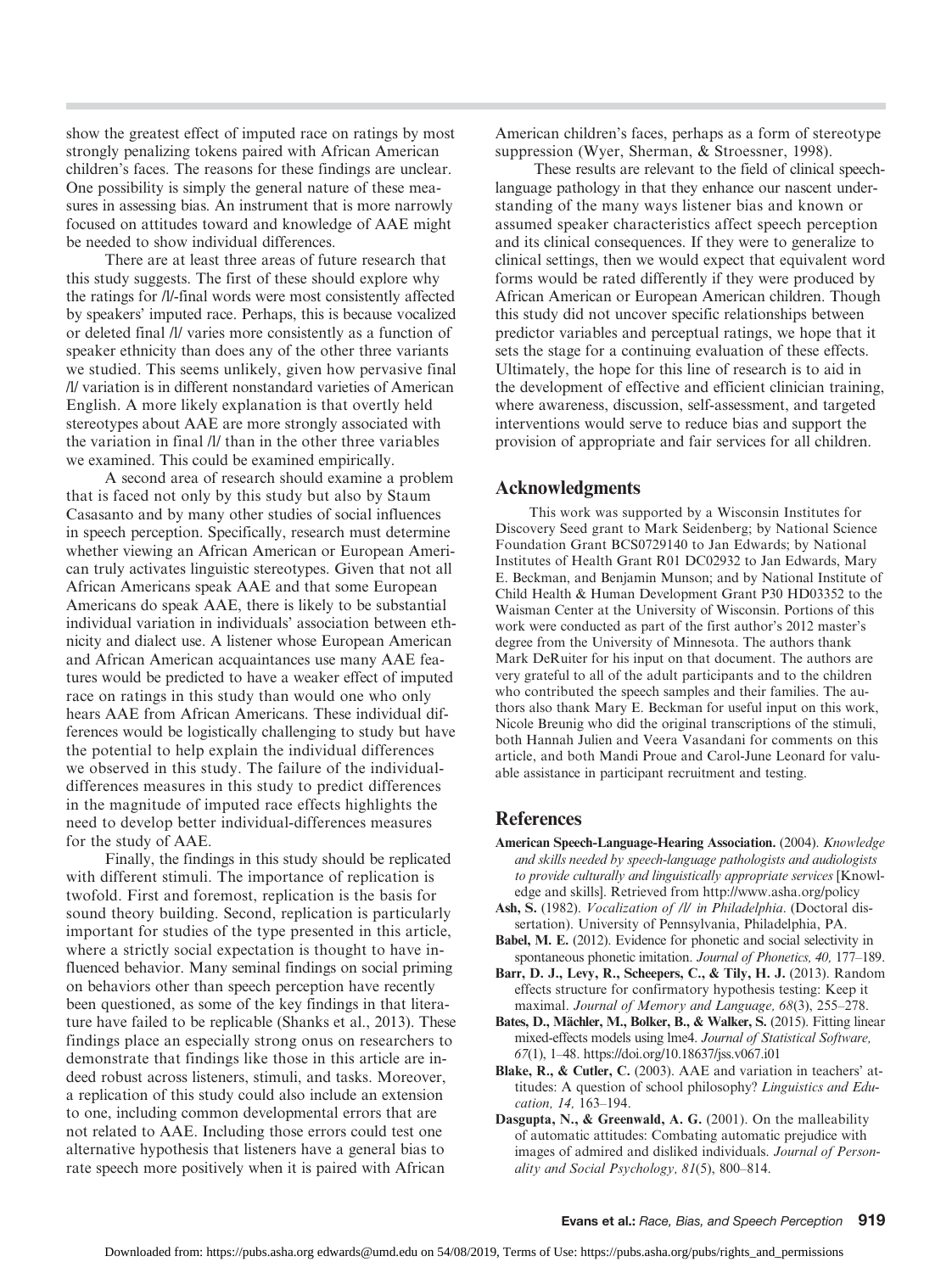- Dasgupta, N., McGhee, D. E., Greenwald, A. G., & Banaji, M. R. (2000). Automatic preference for White Americans: Eliminating the familiarity explanation. Journal of Experimental Social Psychology, 36, 316–328.
- Drager, K. (2011). Speaker age and vowel perception. Language and Speech, 54, 99–121.
- Edwards, J., Gross, M., Chen, J., MacDonald, M., Kaplan, D., Brown, M., & Seidenberg, M. (2014). Dialect awareness and lexical comprehension of mainstream American English in African American English–speaking children. Journal of Speech, Language, and Hearing Research, 57, 1883–1895.
- Eyewire Images. (2002). Photography: Babies. Seattle, WA: Getty Images.
- Ford, J., Lewis, S., Hicks, S., Williams, D., Hoover, M., Politzer, R., & McNair, K. (1975). Tests of African American English for teachers of bidialectical students. In R. Jones (Ed.), Handbook of tests and measures for Black populations (Vol. 1, pp. 367–381). Hampton, VA: Cobb & Henry.
- Gaither, S., Cohen-Goldberg, A., Gidney, C., & Maddox, K. (2015). Sounding Black or White: Priming identity and biracial speech. Frontiers in Psychology, 6, 457.
- Greenwald, A. G., McGhee, D. E., & Schwartz, J. (1998). Measuring individual differences in implicit cognition: The Implicit Association Test. Journal of Personality and Social Psychology, 74, 1464–1480.
- Greenwald, A. G., Nosek, B., & Banaji, M. R. (2003). Understanding and using the Implicit Association Test: I. An improved algorithm. Journal of Personality and Social Psychology, 85, 197–216.
- Hay, J., Nolan, A., & Drager, K. (2006). From fush to feesh: Exemplar priming in speech perception. The Linguistic Review, 23(3), 351–379.
- Holliday, J. J., Reidy, P., Beckman, M. E., & Edwards, J. (2015). Quantifying the robustness of the English sibilant fricative contrast in children. Journal of Speech, Language, and Hearing Research, 58, 622–637.
- Hoover, M., McNair-Knox, F., Lewis, S., & Politzer, R. (1996). African American English attitude measures for teachers. In R. Jones (Ed.), Handbook of tests and measurements for Black populations (Vol. 1, pp. 83–93). Hampton, VA: Cobb & Henry.
- Jelenec, P., & Steffens, M. C. (2002). Implicit attitudes toward elderly women and men. Current Research in Social Psychology, 7(16), 275–292.
- Kleinschmidt, D. F., & Jaeger, T. F. (2015). Robust speech perception: Recognize the familiar, generalize to the similar, and adapt to the novel. Psychological Review, 122, 148–203.
- Kuznetsova, A., Brockhoff, P. B., & Christensen, R. H. B. (2017). lmerTest package: Tests in linear mixed effects models. Journal of Statistical Software, 82(13), 1–26. [https://doi.org/10.18637/](https://doi.org/10.18637/jss.v082.i13) [jss.v082.i13](https://doi.org/10.18637/jss.v082.i13)
- Lakoff, R. (2000). The language wars. Berkeley, CA: University of California Press.
- Lass, N. J., Tecca, J., Mancuso, M., & Black, W. (1979). The effect of phonetic complexity on speaker race and sex identifications. Journal of Phonetics, 7, 105–118.
- Lindblom, B. (1990). Explaining variation: A sketch of the H and H theory. In W. Hardcastle & A. Marchal (Eds.), Speech production and speech modeling (pp. 403–439). Dordrecht, the Netherlands: Kluwer.
- McGurk, H., & MacDonald, J. (1976). Hearing lips and seeing voices. Nature, 264, 746–748.
- Miller, J. (1981). Effects of speaking rate on segmental distinctions. In P. Eimas & J. Miller (Eds.), Perspectives on the study of speech (pp. 39–74). Hillsdale, NJ: Erlbaum.
- Munson, B., Edwards, J., Schellinger, S., Beckman, M., & Meyer, M. (2010). Deconstructing phonetic transcription: Covert contrast, perceptual bias, and an extraterrestrial view of Vox Humana. Clinical Linguistics & Phonetics, 24(4–5), 245–260.
- Niedzielski, N. (1999). The effect of social information on the perception of sociolinguistic variables. Journal of Language and Social Psychology, 18, 62–85.
- Nygaard, L., & Lunders, E. (2002). Resolution of lexical ambiguity by emotional tone of voice. Memory and Cognition, 30, 583–593.
- Perkall, J., & Klatt, D. (Eds.). (1986). Invariance and variability in speech processes. London, United Kingdom: Psychology Press.
- Poplack, S., & Tagliamonte, S. (1994). -S or nothing: Marking the plural in the African-American diaspora. American Speech, 69, 227–259.
- Rickford, J., & Rickford, R. (2000). Spoken soul: The story of Black English. New York, NY: Wiley.
- Romeo, R., Hazan, V., & Pettinato, M. (2013). Developmental and gender-related trends of intra-talker variability in consonant production. The Journal of the Acoustical Society of America, 134, 3781–3792.
- Rubin, D. (1992). Nonlanguage factors affecting undergraduates' judgments of nonnative English-speaking teaching assistants. Research in Higher Education, 33(4), 511–531.
- Schellinger, S. K., Munson, B., & Edwards, J. (2017). Gradient perception of children's productions of /s/ and /θ/: A comparative study of rating methods. Clinical Linguistics & Phonetics, 31, 80–103.
- Schneider, W., Eschman, A., & Zuccolotto, A. (2002). E-Prime user's guide [Computer program]. Pittsburgh, PA: Psychology Software Tools.
- Shanks, D. R., Newell, B. R., Lee, E. H., Balakrishnan, D., Ekelund, L., Cenac, Z., ... Moore, C. (2013). Priming intelligent behavior: An elusive phenomenon. PLoS ONE, 8, e56515.
- Staum Casasanto, L. (2008). Experimental investigations of sociolinguistic knowledge. (Doctoral dissertation). Stanford University, Stanford, CA.
- Strand, E. A., & Johnson, K. (1996). Gradient and visual speaker normalization in the perception of fricatives. In D. Gibbon (Ed.), Natural language processing and speech technology: Results of the 3rd KONVENS Conference, Bielefeld, October 1996 (pp. 14–26). Berlin, Germany: de Gruyter.
- Thomas, E. (2007). Phonological and phonetic characteristics of African American vernacular English. Language and Linguistics Compass, 1, 450–475.
- Thomas, E., & Reaser, J. (2004). Delimiting perceptual cues used for the ethnic labeling of African American and European American voices. Journal of Sociolinguistics, 8, 54–87.
- U.S. Census Bureau. (2012, May 17). Most children younger than age 1 are minorities, Census Bureau reports [Press release CB12-90]. Retrieved from [https://www.census.gov/newsroom/](https://www.census.gov/newsroom/releases/archives/population/cb12-90.html) [releases/archives/population/cb12-90.html](https://www.census.gov/newsroom/releases/archives/population/cb12-90.html)
- U.S. Department of Education. (2001). Twenty-third annual report to Congress on the implementation of the Individuals with Disabilities Education Act. Retrieved from [http://www2.ed.gov/about/](http://www2.ed.gov/about/reports/annual/osep/2001/index.html) [reports/annual/osep/2001/index.html](http://www2.ed.gov/about/reports/annual/osep/2001/index.html)
- Vafadar, A., & Utt, H. (1992). A survey of speech-languagepathologists' attitudes about, self-perceived knowledge of, and competency in dealing with social dialects: Language differences versus language disorders. National Student Speech Language Hearing Association Journal, 20, 65–72.